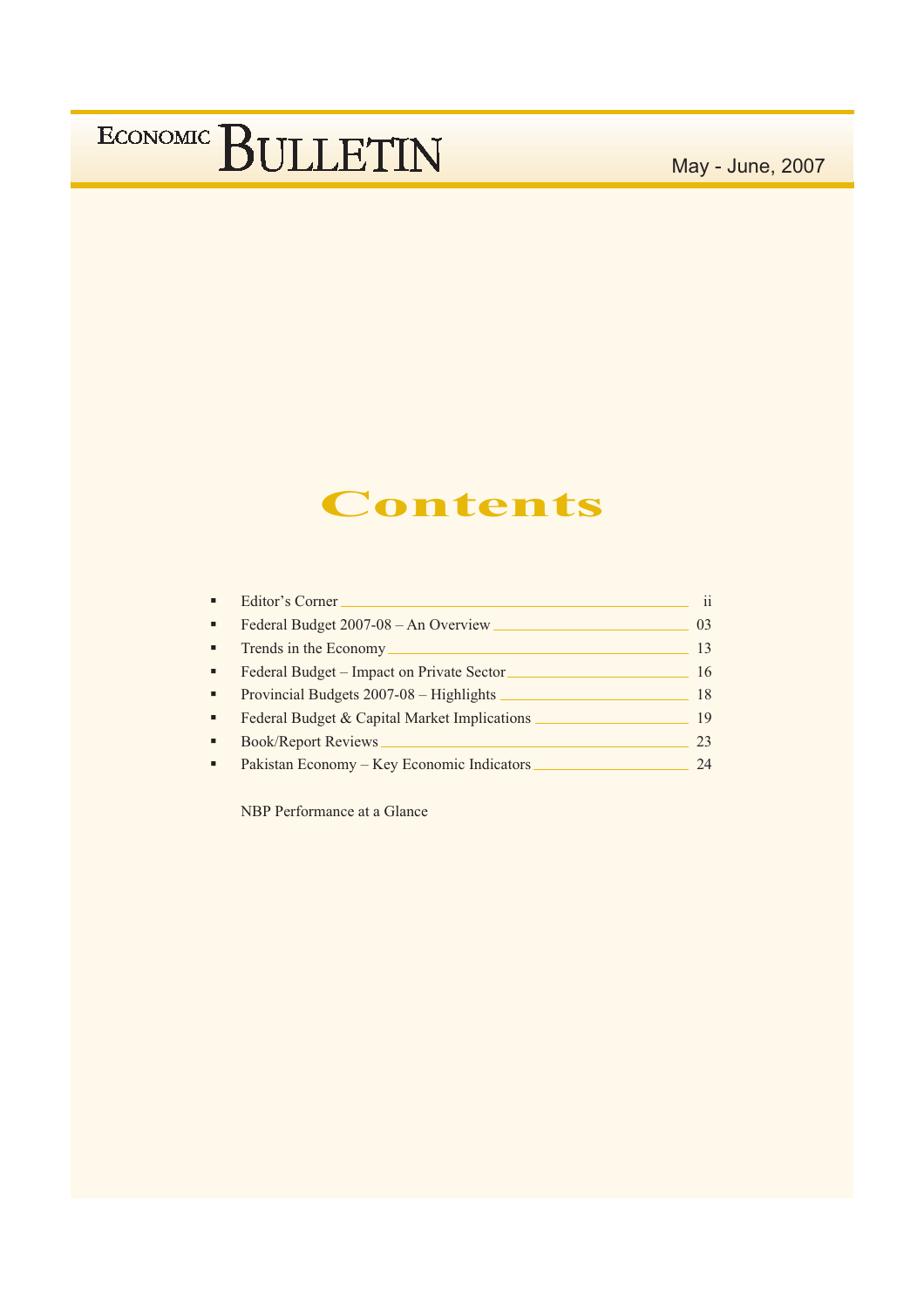May - June, 2007

# ECONOMIC BULLETIN

## **Editor's Corner**

### Dear Readers.

In Pakistan, inflation in food products has been a cause of concern for policymakers in recent months. Yearon-year growth in food inflation was 9.68 percent in June 2007 over a year earlier, having declined from year-on-year figure of 11.3 percent a month earlier. Any movement in the food component of CPI, with a weight of 40.34 percent has an impact on overall inflation. Though in recent months, food inflation has exhibited higher variability, overall inflation has remained in single digits, as food increases have been offset by a decline in the nonfood component of CPI.

CPI inflation for FY07 is estimated at 7.77 percent, slightly below 7.92 percent registered a year earlier. Meanwhile, food inflation was higher at an average of 10.3 percent for the year against previous year's 6.9 percent. The items which have shown an increase in prices during the last few months, include, wheat, flour, milk, rice, onions, tomatoes, vegetables, fresh fruits, cooking oil, eggs, potatoes among others.

The rise in food inflation could be partly explained by the supply side problems. There has been some deceleration in supply growth which has driven prices up. For instance, there has been a drop in the production and yield of pulses like mung, maash, masoor, in oilseeds like rapeseed and mustard, including canola. Yield of onions has stagnated at 13.0 - 13.8 tonnes per hectare in the last five years and of tomatoes it has averaged 10.5 tonnes per hectare. Production of fruits has not shown any substantial increase.

Supply constraints of agricultural food items, coupled with rising per capita incomes and increased urbanisation is supporting the acceleration in demand for some of the basic food items and higher consumption of milk, chicken and meat.

The government has had to import a number of food items. During the period July-May 2006-07, Pakistan imported food items worth Rs2.5 billion. The major chunk (33 percent) was spent on import of sovabean and palm oil. \$230 million was spent on the import of pulses. A year earlier while soyabean and palm oil were consuming the large part of food imports, \$600 million was spent on the import of sugar and wheat.

Given the importance of the farm sector, the Federal Budget 2007-08 has taken certain steps, like giving subsidy on fertilizer, on electricity charges of tubewells, larger allocation from PSDP for the agricultural sector, undertaking water and power projects, village electrification, and building of roads and highways to benefit the rural economy and the farmers.

Also being developed is the livestock sector, which would help diversify the agricultural economy. The Government has set up a Livestock & Dairy Development Board, undertaking major initiatives, like milk collection and dairy development programme – livestock production and meat production programme. These initiatives would help increase milk collection and increase meat production.

An increase in the supply of essential food items, accompanied by adequate financing to support rural sector, alongwith government's administrative measures and with the State Bank retaining an anti-inflation bias in its policies, the impact of food inflation is expected to be minimized.

Ayesha Mahn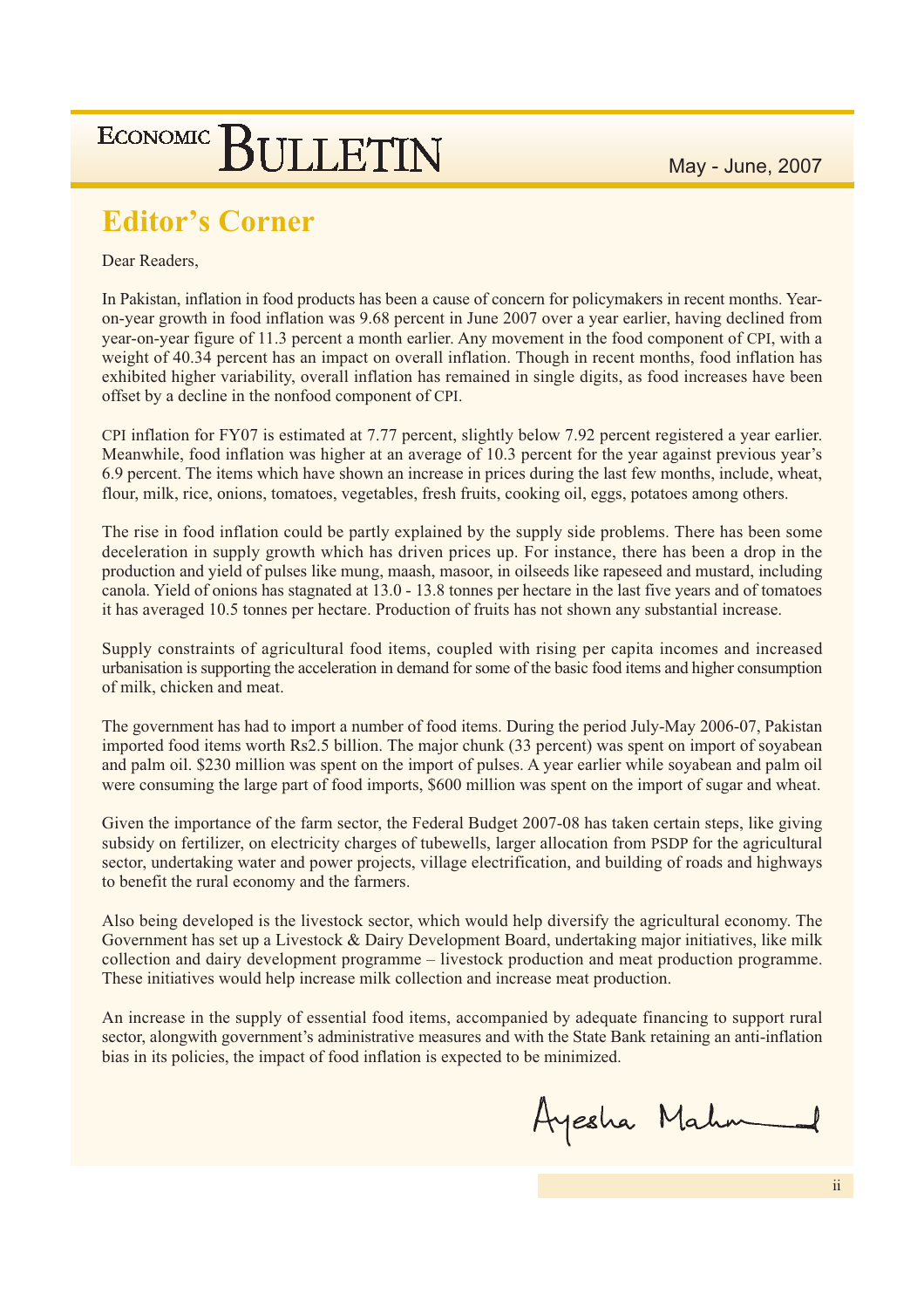## Federal Budget 2007-08 - An Overview

Food

high

inflation

Reserve

require-

ments

raised

#### Economic Scenario

The economy maintained strong growth in 2006-07, driven by improved performance of the commodity producing sector and robust growth in the services sector. Overall investment picked up, so did revenue generation, fiscal deficit declined and the public debt burden fell. However, some macroeconomic indicators remained disconcerting during the year. Consumption inequality rose, inflation remained high, trade gap widened and the current account deficit rose further on account of weak export performance and widening deficit in the services account.

In FY07, the economy (real GDP) grew by 7.0 percent and this growth was evenly distributed across sectors of the economy. Agriculture and manufacturing grew at 5 percent and 8.4 percent respectively. Better agricultural performance over last year was mainly due to higher production of wheat and sugarcane. Minor crops showed a weak growth, because of declines in the production of onions and chillies and while availability of oil seeds has increased, nearly three fourths of the demand is met through imports. Livestock, which is an important sub-sector of agriculture accounting for 10.4 percent of GDP, registered a slippage in its growth from 7.5 percent in FY06 to 4.3 percent in FY07.

While the manufacturing sector showed a positive trend during the year, the growth of 8.4 percent was lower over last year's 10 percent. Slightly lower growth in largescale manufacturing was a result of lower production of fertilizer, bicycles, paper, TV sets and a somewhat subdued growth in the assembly/ manufacturing of automobiles. Increases in output were noted for cotton cloth, cotton yarn, sugar, cement, tractors, among others.

In the last few years, the contribution of the services sector to the economy has grown. In FY07, while finance and insurance led the growth, wholesale and retail, as well as social services registered good performance.

Investment picks up

Investment has gradually picked up in the economy. In FY07 it was 23 percent of GDP. The composition of investment reflects the growing share of private sector investment in domestic fixed investment. The large public sector spending especially in infrastructure has had spillover effects on the private sector.

Alongwith an increase in local investment the net inflow of foreign investment has also risen. During July-May, it rose to \$6.3 billion against \$4.2 billion in the corresponding period a year earlier. Foreign direct investment constituted \$4.5 billion, portfolio investment \$1.11 billion (GDRs of MCB Bank fetched \$857 million) and \$654 million was foreign public investment.

Higher food inflation (10.2 percent over 7.0) percent in FY06) drove the annualized inflation to 7.9 percent against the target of 6.5 percent for the year. The core inflation (nonfood nonenergy) declined to 6.0 percent against 7.7 percent a year earlier. Major part of the rise in food inflation is attributable to domestic price increase of rice, edible oil, pulses, milk, tea, eggs, wheat, vegetables and fruits.

The monetary policy pursued in FY07 sought to maintain a balance between sustaining economic growth and low and stable inflation. While economic growth was sustained, inflation remained higher than the target. SBP recognizes that food inflation is typically less responsive to monetary tightening. SBP depends more on market dynamics and government's administrative measures to contain food inflation, while retaining a tightening bias to ensure that inflationary expectations are contained, states the SBP's third quarterly report for the year 2006-07 on the State of Pakistan's economy.

During the year, the State Bank maintained a tight interest rate environment, primarily with the objective of curtailing demand, thereby reducing inflation. It raised the reserve requirements (SLR raised from 15 to 18) percent and CRR from 5 to 7 percent) and the discount rate.

Growth Trends

**LSM** growth  $\frac{8}{10}$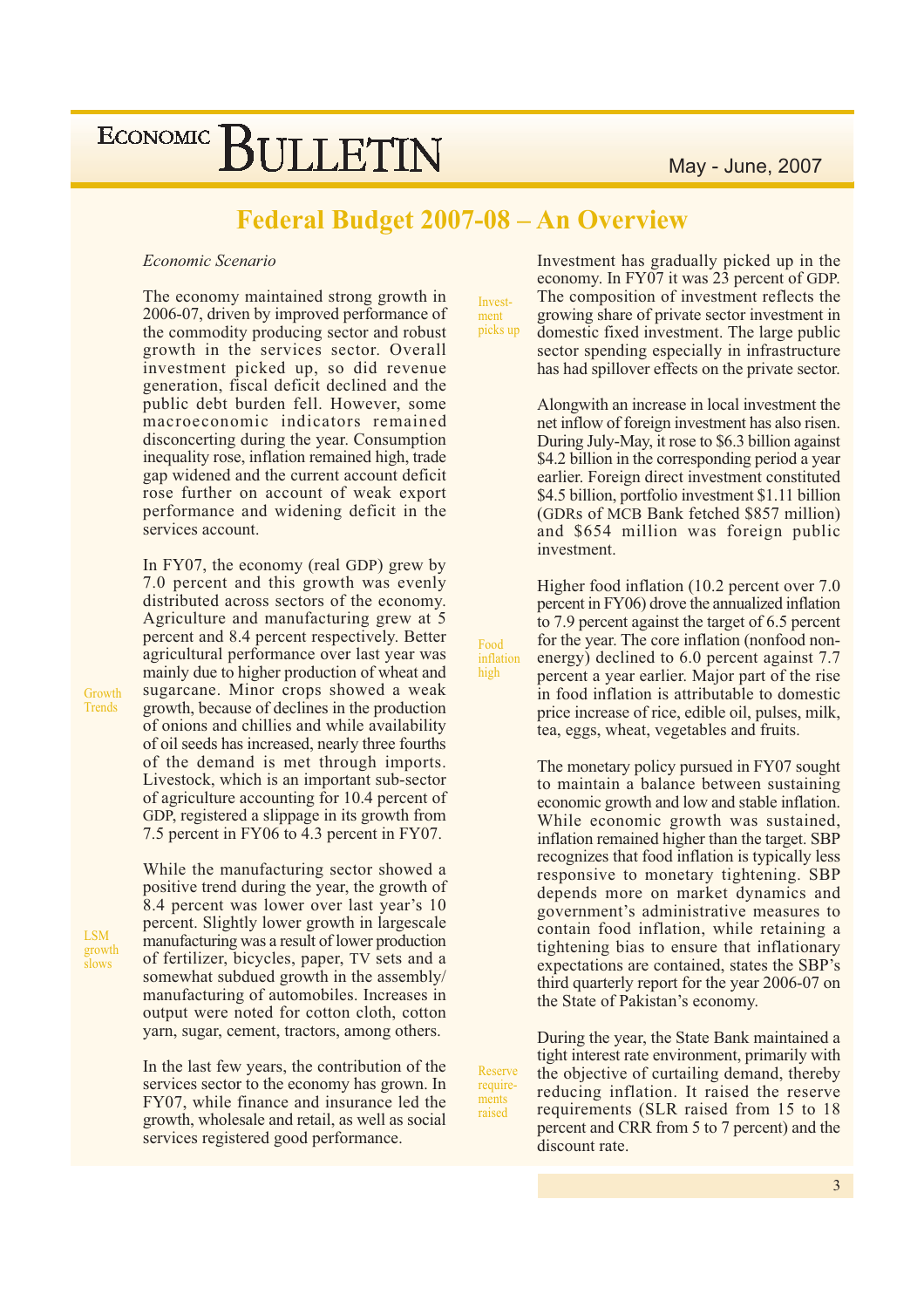As a result, these measures were instrumental in containing the aggregate excess demand in the economy, and figures show that growth in private sector credit slowed to 12.5 percent (July-May '07) compared to 20.0 percent during the corresponding period of FY06.

Bank credit to the government sector however, rose substantially in FY07. While the government retired credit on account of commodity operations, budgetary borrowings from the banking sector rose to Rs212 billion (July-March) against the annual target of Rs120 billion. Last year the SBP was directly financing the budgetary needs.

It frequently conducted open markets operations to drain excess liquidity from the interbank market, and raised the yield on T-bills.

During FY07, the stock markets performed well. The aggregate market capitalisation rose to \$59.4 billion by April '07, while the index reached all time high of 12961 points on May 31, 2007.

The measures taken by the government, like for protection of small investors, automation, curbing insider trading, alongwith an improvement in the economic fundamentals, M&A, stability in exchange rate, have all started to pay dividends.

Banking sector performance has significantly improved, foreign investors have shown interest in the local stock market, foreign investment inflows have increased to \$6.2 billion (July-May '07), and government bonds have been well received in the international markets.

During July-May '07, growth of exports slowed. Exports rose by 3.62 percent to \$15.48 billion against \$14.94 billion in the corresponding period a year earlier. Exports were targeted to grow by 13 percent to  $$18.6$ billion in the year. Slower growth was mainly because of declines in the export of rice, raw cotton, cotton cloth and bedwear, carpets and rugs, sports good, leather and its manufactures, chemicals etc.

### May - June, 2007

The decline in exports is because of a number of factors; the fall of unit values in the international market, bedwear made less competitive because of a 5.8 percent dumping duty, poor quality of cotton on account of contamination, adversely affected the export of spinning industry and the rise in prima cotton price (a genetically modified version) which is imported from the US and a critical input for producing higher quality bedwear and fabrics, has made these items less competitive in the international market.

Imports were targeted to decline by 2.1 percent in FY07 to \$28 billion from previous year's \$28.6 billion. During July-May '07, imports grew by 8.4 percent to \$27.74 billion against \$25.59 billion in the corresponding period of FY06. Petroleum which constitutes nearly 24 percent of the total import bill grew by 11 percent and machinery group by 12.0 percent. Food group import bill grew by only 1.75 percent because of decline in import of wheat and sugar. Import of fertilizer, iron and steel, automobile also fell.

**Imports** 

**Trade** 

deficit

widens

rise

The trade deficit widened to \$12.26 billion against \$10.65 billion a year earlier. Meanwhile, the current account deficit further widened to \$7.4 billion during July-May '07. Despite a growth in private transfers, the rising current account deficit is a result of the large trade deficit and the deficit in the services account

Debt reduction strategy adopted by the government has brought positive results. The public debt burden has been reduced from 100.3 percent of GDP in end FY99 to 53.4 percent of GDP by end March '07. Meanwhile, the external debt & liabilities which stood at \$38.86 billion as of end March '07, was 26.3 percent of GDP against 50.9 percent of GDP at the end of FY02.

While there has been improvement in the economic indicators, there are challenges like job creation, poverty alleviation, improving social indicators and strengthening the physical infrastructure to sustain the growth of 7-8 percent in the medium term.

**Rank** credit rises

**Stock** markets perform well

 $\overline{4}$ 

Exports  $s\sim$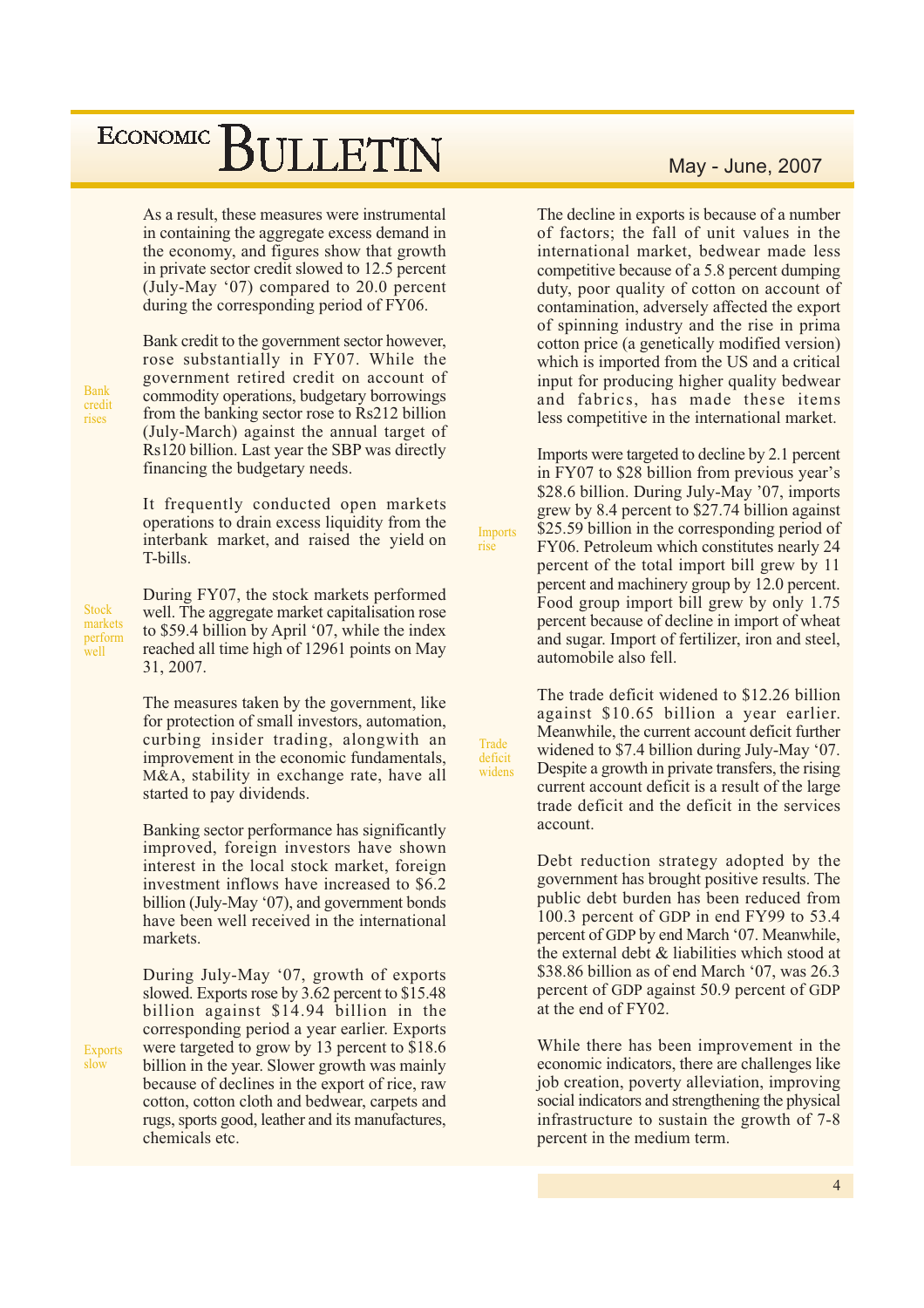## May - June, 2007

## **Economy 2006-07 Highlights**

#### Growth Trends

**Box** 

- GDP grew at 7.0%, surpassing last year's growth of  $6.6\%$ .
- Agriculture grew by 5% against a modest 1.6% last year. The major crops sub-sector showed an impressive growth of 7.6%, mainly due to higher production of wheat and sugarcane.
- Manufacturing growth slowed to  $8.4\%$  from 10.0% a year earlier
- Services sector grew by 8%, with finance and insurance sub-sectors remaining the major drivers of growth.
- Per capita income rose to \$925.
- Total investment as a proportion of GDP is estimated at 23%.
- Domestic savings have risen to 16.1 percent.
- Inflow of foreign private investment has crossed \$5 billion.
- Almost 78% of foreign direct investment has come from the UAE, US, China, UK and Netherlands.
- Inflation is estimated at 7.9%. Food inflation averaged 10.2%, while nonfood inflation averaged 6.2%.

#### **Fiscal and Monetary**

- Overall fiscal deficit estimated at 4.2% of GDP.
- The package of reforms introduced in the last six years has brought positive results.
	- Fiscal deficit has been reduced from an average of almost 7% of GDP in the 1990s to 3.7% in FY07.
	- Tax collections by CBR increased by 81% during the last six years.
	- Revenue deficit as percent of GDP has turned into revenue surplus.
	- Share of direct taxes in total taxes (collected by CBR) has increased from 18% in 1990-91 to 39% in FY07.
- Tax-GDP ratio remained stagnant at 9.5%.
- Public debt to GDP ratio has declined from almost 92% in 1990 to 53.4% in FY07.
- Interest payments as a percentage of total revenue have been reduced from 41% in FY00 to 17% in FY07.
- The State Bank of Pakistan continued with a tight monetary policy during the year.
- It raised the SLR from 15 to 18%, CRR for commercial banks from 5 to 7% and the discount rate from 9 to 9.5 %.
- Credit growth to private sector slowed.
- Banking spread was at 6.6% in March '07 with weighted average lending rate at 10.6% and weighted average deposit rate at  $6.6\%$
- Overall money supply (M2) grew by 14% as against a growth of 12.1% in the same period last year. This was mainly caused by a sharp rise in net foreign assets of the banking system and higher government borrowing for budgetary support.
- ٠ The impact of tight monetary policy was felt considerably in textiles, cement, commerce and personal loans.
- There has been significant merger and acquisition activity in ٠ the banking industry over the last couple of years.
- Asset quality of the banks has improved as NPLs have been declining.

#### **Capital Markets**

- The stock market performed well during the year, as the KSE 100 index rose to 12370 points by April '07 and the aggregate market capitalisation increased to \$59.4 billion.
- Foreign investor's interest in the stock market was sustained. Foreign portfolio investment increased to \$1.82 billion.
- Several key takeovers took place in the corporate sector.

#### **Balance of Payments**

- During FY07 (July-April) exports are provisionally estimated at \$13.9 billion and imports at nearly \$25 billion, resulting in a trade deficit of \$11.1 billion.
- Current account deficit has widened to \$6.2 billion in July-March 2006-07
- Workers' remittances totaled \$4.45 billion in the first ten months of FY07.
- Total liquid foreign exchange reserves stood at \$13.7 billion at the end of April 2007.
- Exchange rate remained more or less stable during the year.

#### **External Debt**

- External debt and liabilities at the end of March '07 were \$38.86 billion.
- As a proportion of GDP, the external debt and liabilities declined from  $51.7\%$  in FY00 to 27.1% by end March '07.
- During July-March 2006-07 total disbursements stood at \$1.8 billion.

#### **Social Sector**

- Literacy rate has risen to 54%.
- Public sector expenditure on education stood at 2.42% of GDP.
- Health expenditure as percentage of GDP improved marginally to 0.57%.
- Poverty has declined and now 23.9% live below the poverty line.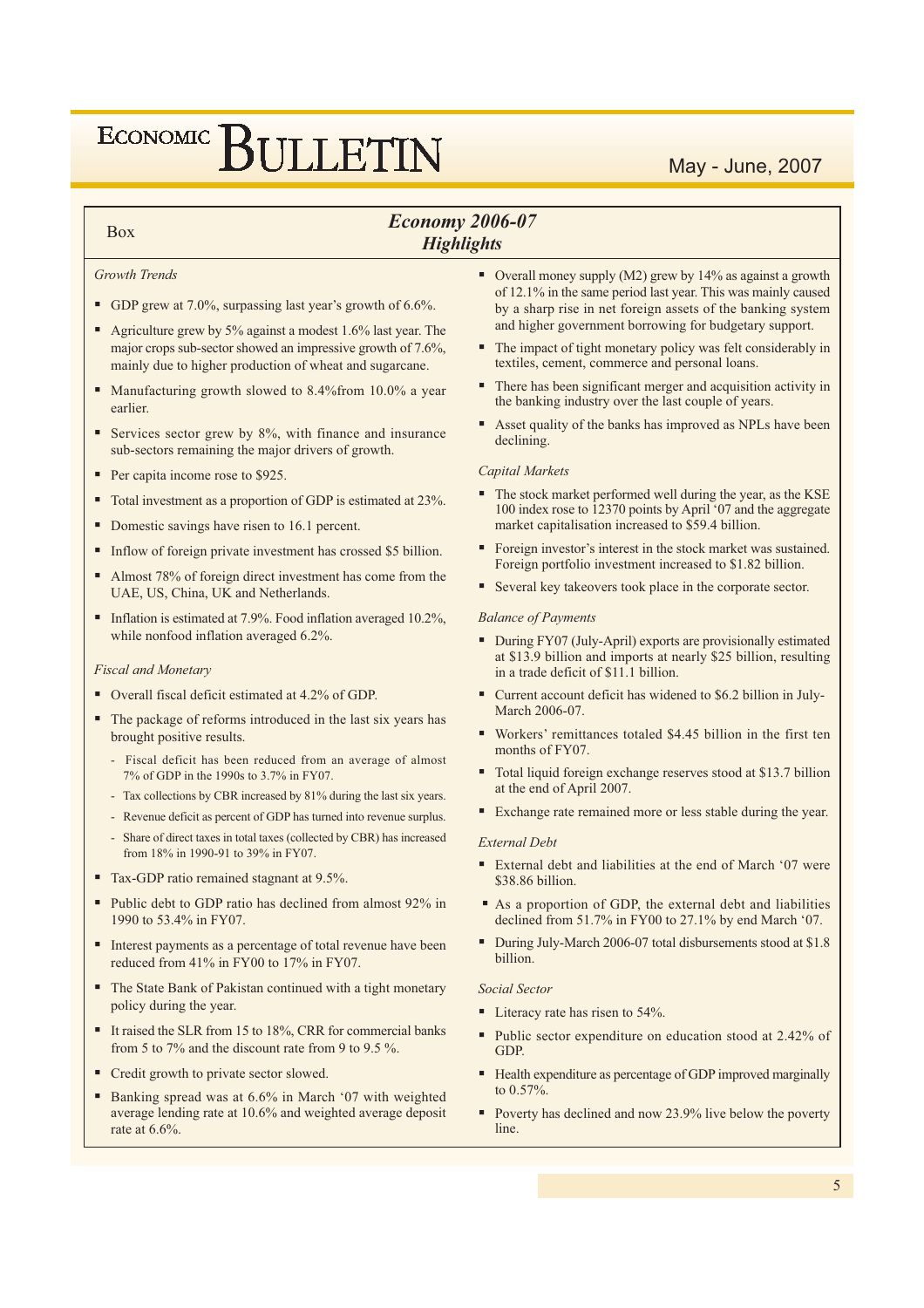Outlay of the Federal **Budget** 

The Federal Budget 2007-08 has a total outlay of Rs1874 billion (includes Rs275 billion defence spending). The budget documents show total expenditure at Rs1599 billion; of which current expenditure has been allocated 66 percent, development expenditure 32.5 percent and other development expenditure is to receive 1.45 percent.

Revised estimates for FY07 show that while current expenditure exceeded the budgeted figure of Rs879.8 billion by 17.5 percent, development expenditure fell short by 9.3 percent. This has been the pattern for the last number of years and it was only in FY06, that development expenditure had surpassed the vear's target. Increase in current expenditure over the budgeted figure last year was primarily because of a 50 percent higher expenditure on servicing of domestic debt, higher (74 percent) transfer payment and 57 percent higher expenditure under general economic, commercial and labour affairs.

Bulk of the expenditure (60.8 percent) in 2007-08 under the current expenditure head is categorised under General Public Services, followed by Defence Affairs & Services (26 percent). In the former category, higher allocations have been budgeted for foreign loan repayments and its servicing and servicing of domestic debt. Servicing alone is constituting 35 percent of current expenditure. By following the debt reduction strategy the government has been able to bring down the public debt burden in relation to revenue. Consequently the debt service obligations which were consuming 69 percent of total revenues leaving only 31 percent for development programmes, the social sector, defence, civil administration etc, has since seen a change and this ratio is now around 28 percent of gross revenue.

Last fiscal year saw a 9.3 percent shortfall in the Public Sector Development Programme. This has been a common pattern for the last number of years, where the development budget has had to face the burden of

## May - June, 2007

adjustment. In FY06 PSDP had been higher over the budget expenditure, while a year earlier it met the target.

For FY08 the government has budget Rs520 billion development programme so to accelerate infrastructure development, create job opportunities and help build the social sectors. Of the total PSDP, Rs370 billion will be the Federal Programme, where Rs49.6 billion is for Corporations (WAPDA gets Rs20.6 billion and NHA 29.0 billion) Rs69.4 billion is allocated for Special Programmes, Rs21.2 billion for Special Areas, Rs150 billion is the Provincial Programme.

#### **Revenue Receipts**

Direct

faves

grow

In 2006-07, revenue receipts (net) grew by 16.8 percent (revised figures) over the year's target of Rs704.5 billion. This is attributable to higher non-tax revenue, as tax revenue fell short of the target of Rs840.9 billion by 0.16 percent. The performance of direct taxes has been good as the revenue target has been surpassed by Rs48.7 billion. On the other hand, there has been revenue loss on account of sales tax and customs duties by Rs30.6 billion and Rs23.1 billion respectively. Because of a drop in these two revenue heads, indirect tax revenue missed the target of Rs569.0 billion by 8.8 percent.

In FY07, direct tax collection grew by 18 percent or by Rs48.7 billion in absolute terms over the budgeted amount of Rs271 billion. This reflects better resource mobilisation efforts, improved profitability of the corporate sector, particularly banking, telecommunication, oil & gas sector; improved voluntary compliance by the taxpayers. The collection from the corporate sector has gradually picked up, with the lowering of corporate rates for banking and private companies and the enhanced profitability of the corporate sector. Profitability of the banking sector has tremendously improved with collection of nearly Rs37 billion during the last fiscal year.

Current expenditure rises

Higher servicing expenditure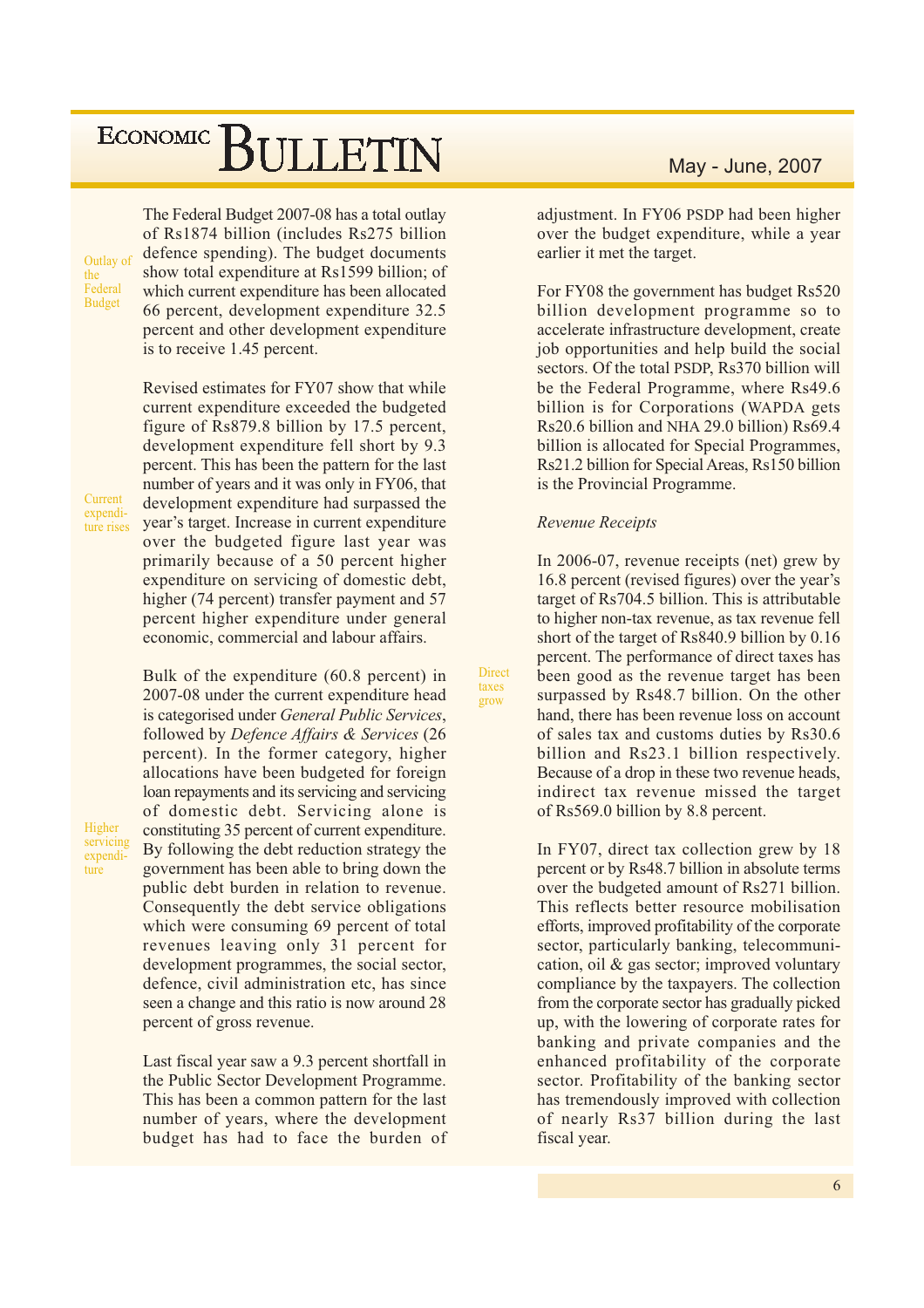$0f$ Federal Excise duty<br>proposed to be Excise duty shall<br>now be leviable on supplies instead of Excise duty on unded banking  $b \circ \circ k$ cheque return payment of excise coming from abroad cigarette proposed to Abolition of excise<br>duty on cable TV clearance as done in sales tax and shall be eturn on the 15<sup>th</sup> day of the following<br>month. exchange companies and health insurance abolished on motor zasoline, jet fuel, and Levy of excise duty proposed on all nonservices except ssuance charges, Jmra and Hajj service charges, charges, and utility  $Ex$ emption of duty for passengers s proposed to be be increased by 7%. deposited with the petroleum bitumen. collection charges. Retail price 'ederal Excise cheque withdrawn. vithdrawn. operators. i. ä Sales tax leviable on advance<br>payments received by registered<br>persons is being abolished. The scope of zero percent rate of Amnesty scheme for waiver of default surcharge and penalty announced. Taxpayers who wish the principal amount of tax by<br>30.06.2007. It is proposed to exempt the arrears of sales tax of industries located in FATA/PATA subject to the Exemption of sales tax on glass<br>hangles. surgical tapes, and Increase in rate of sales tax from 15% to 20% on specified raw Collection of sales tax of CNG Input tax adjustment disallowed on electricity and gas supplied to residential colonies within factory. steel sector, restaurants, biscuits A single sales tax return and Sales tax on cottonseed oil has been to avail the annesty may deposit condition that disputed excise duty and customs duty is duly deposited stations from gas distribution Withdrawal of special procedures for commercial importers, iron and sales tax enhanced to more items. summary statement proposed. ultrasound gel announced. and confectionery. Sales Tax Some of the measures adopted in the Federal Budget 2007-08\* companies. exempted. materials. by them. i. manufacturing. Existing exemption regime<br>available to different industrial segments Merger of Capital Value Tax (CVT) in  $of$ Duty reduced by 5% on raw material used paper board, chemicals, plastic and rubber<br>industries. imports with the exception of petroleum<br>products, edible oil, fertilizer, medicine, Duty to be withdrawn from machinery<br>used in horticulture, furniture, marble and Reduction/elimination of duty rates on Inputs used by the newspaper industry are<br>being provided at concessionary rate. granite, surgical and medical instrument pusiness, on components used in alternative energy sources such as solar energy and in the electrical, capital goods, paper & Reduction in duty proposed on generators<br>for home consumption and for industrial Special surcharge @1% levied on all Later the 1% surcharge levied on import leather, carpets, footwear and surgical New sectors/sub-sectors, have been added under the incentive regime for local of raw materials imported by textiles, coods (the zero rated sectors) was withdrawn. Levy of regulatory duty on export<br>specified metals and articles thereof. Tariff Reforms process to continue. Zero-tariff slab has been proposed. **Customs Duty** usage and on energy saving lamp DTRE system being revamped. specified diesel generating sets. necessary food items. has been deepened. Customs duty. wind energy. ä, ä l, ä 55% shareholding required if one of the group companies is a Inter-corporate dividend shall be liable to 10% adjustable Income arising on sale of immoveable property to Real Estate Pakistan to be charged at the rate of 1% of the gross receipts<br>provided that such income is brought into Pakistan in foreign Income of Micro Finance Banks (MFBs) exempted from tax for Amendments proposed in legislation relating to Holding Withdrawal of CVT on import cars and power of attorney executed Withdrawal of withholding tax on payments to travel agents on<br>sale of air tickets where withholding tax on commission is already 75% shareholding required if none of the companies is a public A separate schedule to be added to the Income Tax Ordinance CNIC to be used for identification purpose, as an alternate, where Tax in respect of income from construction contracts outside Holding companies and subsidiary companies of 100 percent Exemption of tax on capital gains extended for further one year. Withholding tax  $@5\%$  on purchase of locally manufactured cars Group taxation will be restricted to domestic companies only. Investment Trust (REIT), exempted from tax for three years. Acquisitions and mergers to be treated as non-taxable event. 2001 for computation of income of the banking companies. owned group may opt to be taxed as one fiscal unit. Present corporate tax rate of 35% to continue. exchange through normal banking channel. public listed limited company. listed limited company. between first relations. NTN is not obtained.  $n$  come  $Tax$ withholding tax. Companies. five years. deducted. J. Î. i.

**ECONOMIC** 

Fiscal Measures

BULLETIN

May - June, 2007

\* There have been some revisions in the measures announced. These are given at the end of the article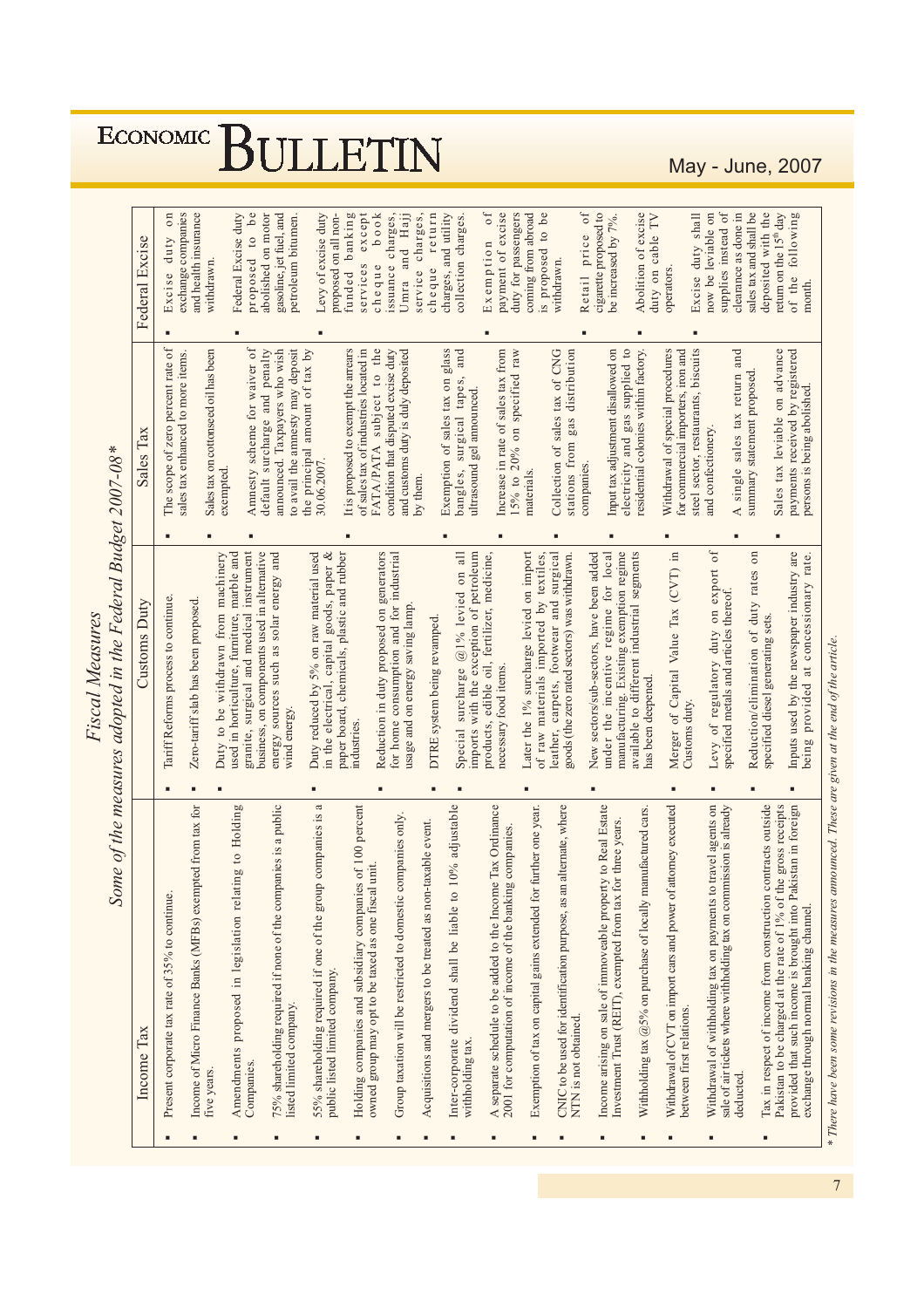#### **Revenue Receipts**

|                                  |               |         | (KS Bn)       |
|----------------------------------|---------------|---------|---------------|
|                                  |               | 2006-07 |               |
|                                  | <b>Budget</b> | Revised | <b>Budget</b> |
| <b>Tax Revenue</b>               | 840.9         | 839.6   | 1030.5        |
| <b>Direct Taxes</b>              | 271.9         | 320.6   | 408.2         |
| <b>Income Tax</b>                | 257.8         | 305.0   | 388.0         |
| Workers Welfare Tax              | 1.0           | 1.5     | 2.8           |
| Workers Participation Fund       | 6.5           | 6.5     | 7.7           |
| Foreign Travel Tax               | 3.7           | 2.6     | 0.0           |
| Capital Value Tax                | 2.9           | 5.0     | 6.5           |
| Foreign Travel Tax (Arrears)     | 0.0           | 0.0     | 3.2           |
| <b>Indirect Taxes</b>            | 569.0         | 518.9   | 622.3         |
| Customs                          | 157.1         | 134.0   | 154.0         |
| Sales Tax                        | 341.6         | 311.0   | 375.0         |
| <b>Federal Excise</b>            | 68.1          | 72.0    | 91.0          |
| <b>Other Taxes</b>               | 1.1           | 1.1     | 1.2           |
| <b>Airport Tax</b>               | 1.1           | 0.8     | 0.0           |
| Airport Tax (Arrears)            | 0.0           | 0.0     | 1.1           |
| <b>Non-Tax Revenue</b>           | 241.9         | 374.4   | 337.6         |
| <b>Income from Property</b>      |               |         |               |
| & Enterprises                    | 115.2         | 118.7   | 144.5         |
| Profit                           | 6.0           | 11.8    | 9.9           |
| Interest (Provinces)             | 22.8          | 18.0    | 18.2          |
| Interest (PSEs & others)         | 31.6          | 28.5    | 37.5          |
| <b>Dividends</b>                 | 54.8          | 60.4    | 78.8          |
| <b>Receipts from Civil Admn</b>  |               |         |               |
| & Other Functions                | 53.6          | 143.7   | 86.3          |
| General Admn                     | 2.4           | 1.6     | 1.8           |
| <b>SBP</b> Profits               | 35.0          | 60.0    | 60.0          |
| Defence                          | 15.2          | 80.9    | 23.1          |
| Law & Order                      | 0.2           | 0.3     | 0.3           |
| <b>Community Services</b>        | 0.5           | 0.6     | 0.6           |
| <b>Social Services</b>           | 0.3           | 0.3     | 0.3           |
| <b>Miscellaneous Receipts</b>    | 73.1          | 112.0   | 106.9         |
| <b>Economic Services</b>         | 1.8           | 1.9     | 2.1           |
| Petroleum Development Levy       | 0.0           | 27.0    | 25.0          |
| <b>Gas Development Surcharge</b> | 18.0          | 33.2    | 22.2          |
| Discount Retained on             |               |         |               |
| <b>Local Crude Prices</b>        | 0.0           | 0.0     | 4.0           |
| Royalty on Oil                   | 9.3           | 8.1     | 8.6           |
| Royalty on Gas                   | 20.5          | 19.8    | 21.4          |
| Passport & Copyright Fee         | 6.3           | 6.5     | 7.3           |
| Others                           | 17.0          | 15.5    | 16.2          |

Source: Federal Budget in Brief 2007-08

Income tax receipts have grown and surpassed the year's target, as revenue from voluntary payments have increased, and has emerged as a leading component of income tax. Both its components, i.e. payments with returns and advance tax have increased. CBR's emphasis on promoting voluntary compliance ions grow through simplified laws and procedures, the introduction of the self-assessment scheme and reduction in corporate taxes have had positive results.

Income

collect-

tax

### May - June, 2007

Revised estimates for FY07 show that indirect tax collection fell short of the target of Rs569 billion by 8.8 percent to Rs518.9 billion, primarily because of lower customs duty and sales tax collection. Decreased customs duty collection in the year has been partly due to slowdown in growth of imports and a reduction in dutiable imports. During 2006-07, customs duty on about 500 items were either reduced or exemptions were given. These included sectors like IT, Telecom, steel & constructions, textile processing, chemicals, machinery  $\&$ equipment etc. As a result, the dutiable import base grew smaller — the overall share of duty free imports increased to 33 percent compared to a year earlier.

Indirect taxes fall

Customs

collection

duty

dips

Due to tariff rationalisation and reduction, the effective rate with dutiable imports for 15 major commodity groups has declined says the CBR Quarterly Review (Jan-Mar '07). The rates of customs duty have been curtailed over time to provide impetus to growth by bringing down the cost of inputs and machinery for expansion of investment.

Disaggregated figures for customs duty collection (CBR Quarterly Review Jan-Mar '07) show that three fourths of the gross collection is realized from fifteen major revenue earners. Of these, 13 commodity groups have either registered low growth or there has been a decline in collection. The autosector, which is the top contributor towards customs duty, saw a decline, mainly due to revised policy for the imports of old and used vehicles. Similar decline was seen in custom duty collection from mechanical machinery, iron and steel etc. For FY08, customs duty is budgeted at Rs154 billion, 15 percent higher over the revised estimates for FY07.

Sales tax is the major source of federal tax receipts and contributed nearly 60 percent to the indirect tax collections, and 37 percent of tax receipts in FY07. It's coverage has expanded over the years. Levied on manufacturers and retailers with an annual turnover of more than Rs5 million, as well as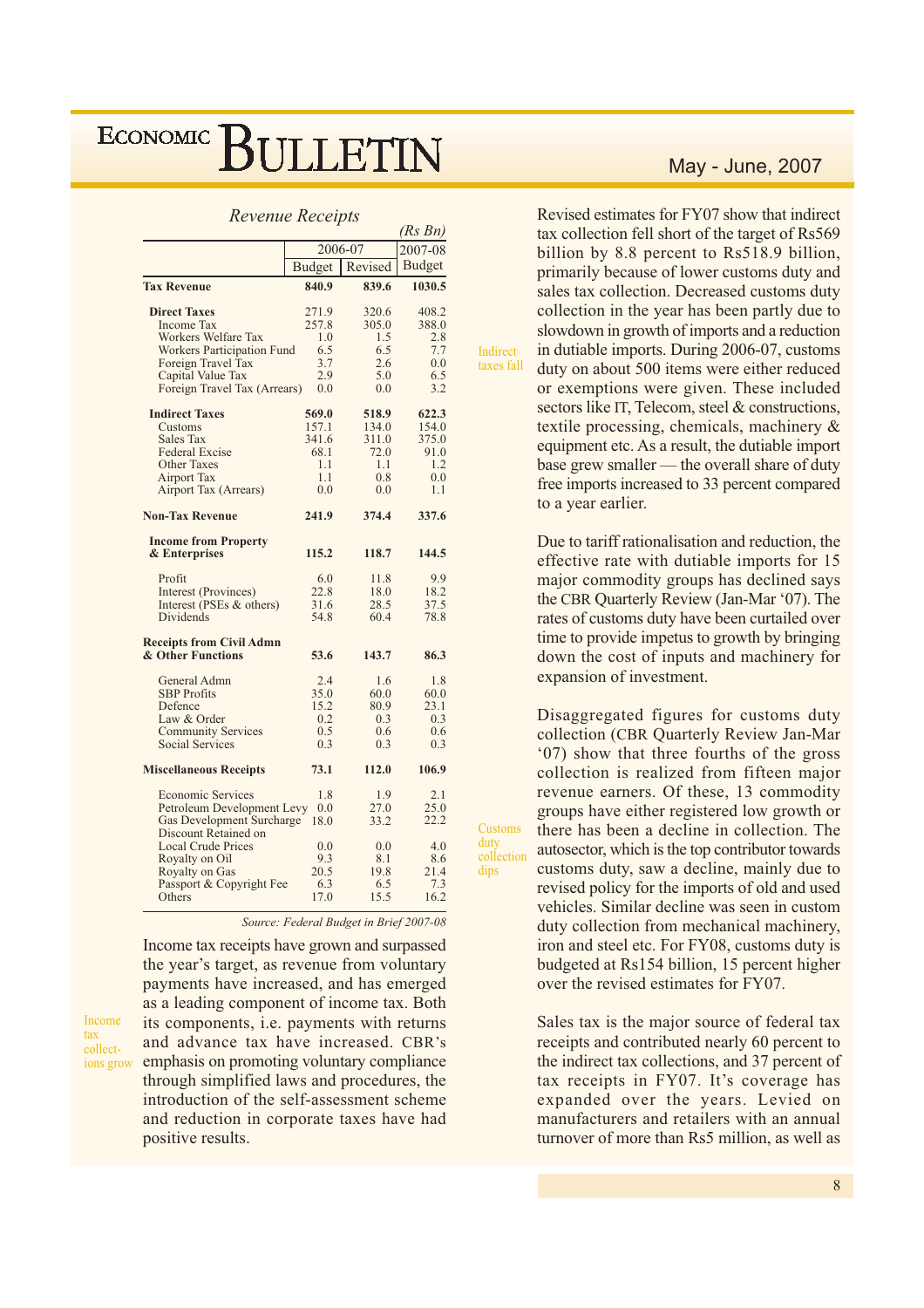on the importers, wholesalers, distributors, dealers and specified services at 15 percent. Certain exemptionis are being given on items like foodstuff, agriculture produce, medicines, books and software etc. Sales tax collection last fiscal year fell short of the year's target of Rs341.6 billion by 9 percent or in absolute terms by Rs30.6 billion. Collections have fallen short of the target due to a decelerated growth in imports and higher payment of extraordinary refunds to the power sector; says the CBR Quarterly Review (Jan-Mar  $(07)$ .

Sales tax is collected both at the import stage and on domestic sales. Domestic sales tax has been generated by telecom services. POL products (including LPG), electrical energy, natural gas, sugar, cigarettes, cement, services, beverages and auto-parts. Figures for the first nine months of 2006-07, show that there was a reduction in collection from natural gas and lower collection from cement. As the telecom services have continued to grow its share in collection has also increased. Collection from POL has been a major revenue source. While gross collection from electrical energy grew. the net collection declined, due to huge refund payments, with a major proportion going to WAPDA.

Sales tax levied at the import stage constitutes slightly more than half of total sales tax collection. There was a decline under this head, as sales tax collected from vehicles, iron and steel, electrical machinery, sugar, coffee, tea and spices declined. Last year's budgetary measures restricted the import of old and used cars and as such revenue loss was registered. Despite an increase in the import of electrical machinery, sales tax collection declined from this source, mainly due to reduction in rates of duty.

Federal excise collection rises

Sales tax collection

> Revised estimates for FY07, show that federal excise duty collected during the year surpassed the target of Rs68 billion by nearly 6 percent. This year's target has been set at Rs91 billion, 26 percent higher over last year's revised

May - June, 2007

estimates. This also includes airport taxes. Nearly 85 percent of excise duty collection accrues from five major items *i.e.* cigarettes, beverages, POL products, cement and natural gas. In 2006-07, higher collections accrued from cement, POL products, and natural gas. Higher collection from cement is because its demand has risen due to higher construction activities. To meet the rising demand production has gone up. Collection from cigarettes, beverages has been low and also from the services sector.

Non-tax receipts are estimated to be 54.8 percent higher in FY07, over the earlier set target of Rs241.9 billion. The increase is attributable to higher receipts from civil administration, more specifically from defence services (Rs80.9 billion against the target of Rs15.2 billion) and from higher SBP profits (revised figures are Rs60 billion against the budget Rs35 billion), and substantially higher development surcharge and royalties.

Higher

non-tax

receipts

External

resources

Petroleum levy imposed on per litre price of various selected products in 2001 netted in Rs27 billion (in the budget 2006-07, the government had decided that petroleum development levy would not be used as a source of budgetary revenue) and the gas development surcharge (the government fixes) the sale price for the consumers and prescribes a price for the gas companies. The difference between the two is the margin available to the government as development surcharge) was higher at Rs33.2 billion against the target of Rs18.0 billion. For 2007-08 non-tax receipts are budgeted at Rs337.6 billion, smaller over last year's revised estimates.

External resources which were projected at Rs239.3 billion for the year 2006-07, have been revised upwards and are placed higher by 15.6 percent at Rs276.6 billion. Under this head, Eurobonds are placed significantly higher at Rs45.6 billion over the target of Rs30.2 billion, and programme loans are higher by 74 percent over the year's budgeted figure of Rs76.5 billion. In FY07 like the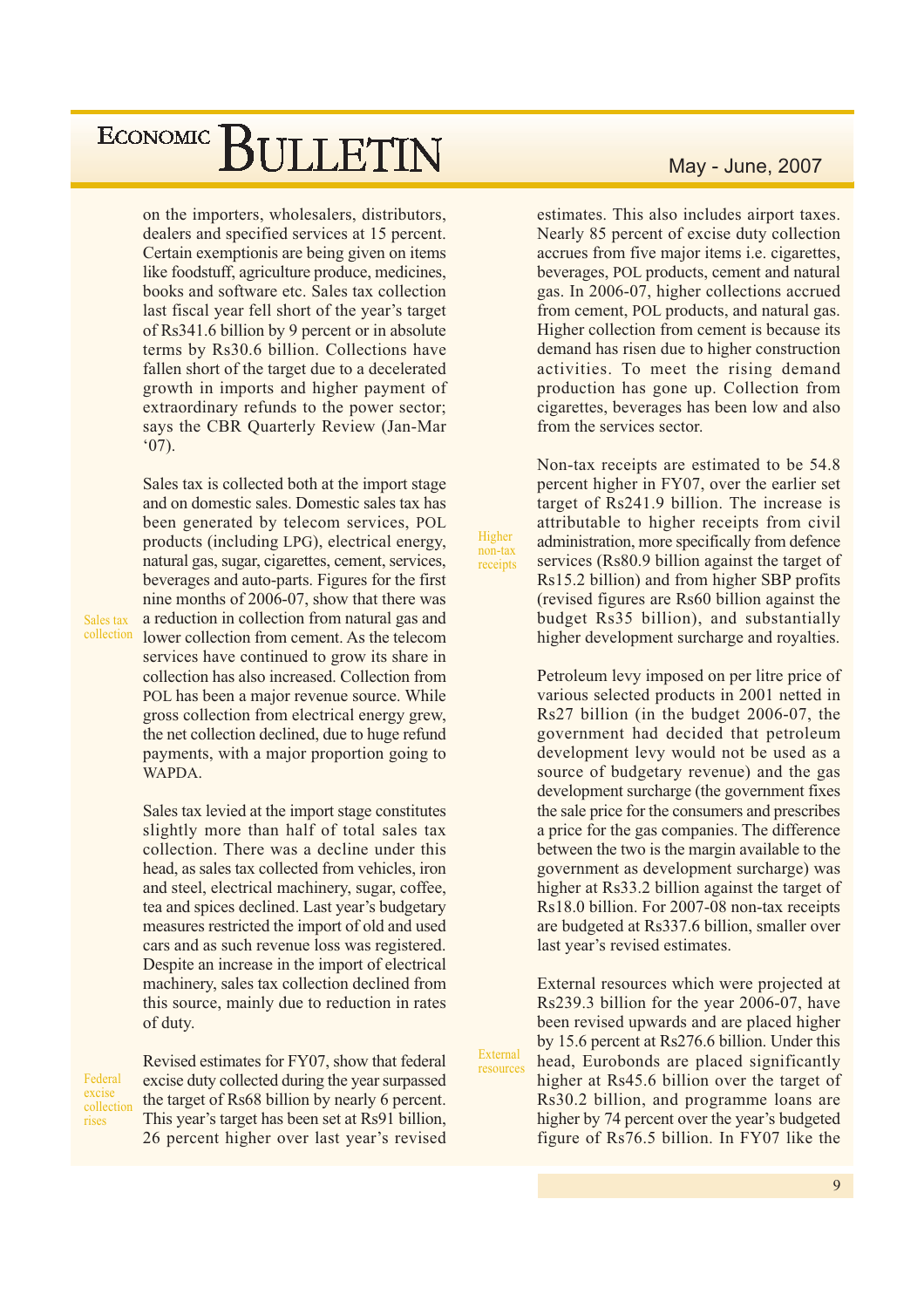preceding fiscal year there was a substantial drop against the year's budgeted figure in aid received from the Islamic Development Bank. For 2007-08, external resources are budgeted at Rs258.5 billion, over preceding year's revised estimates of Rs276.6 billion.

|                               |               |         | (Rs Bn)       |
|-------------------------------|---------------|---------|---------------|
|                               | 2006-07       |         | 2007-08       |
|                               | <b>Budget</b> | Revised | <b>Budget</b> |
| External Loans                | 213.4         | 250.4   | 229.7         |
| Project Loans                 | 76.4          | 57.9    | 66.6          |
| Programme Loans               | 76.5          | 133.2   | 125.8         |
| <b>Foreign Currency Bonds</b> | 30.2          | 45.6    | 31.0          |
| Other Aid                     | 30.2          | 13.7    | 6.2           |
| <b>External Grants</b>        | 25.9          | 26.1    | 28.8          |
| Total                         | 239.3         | 276.6   | 258.5         |

Source: Federal Budget in Brief 2007-08

For 2007-08, total internal resources are budgeted at Rs1.135 trillion against an expenditure of Rs1.6 trillion. The gap is to be met through inflow of external resources Rs258.5 billion, Rs75 billion from privatisation proceeds and Rs130.9 billion from bank borrowing.

|                               |               |         | (Rs Bn)       |
|-------------------------------|---------------|---------|---------------|
|                               |               | 2006-07 | 2007-08       |
|                               | <b>Budget</b> | Revised | <b>Budget</b> |
| Expenditure                   | 1314.8        | 1428.0  | 1599.6        |
| Current                       | 879.7         | 1033.5  | 1056.3        |
| Development                   | 435.0         | 394.5   | 520.0         |
| Other Development             |               |         | 23.2          |
| <b>Internal Resources</b>     | 860.3         | 1021.2  | 1135.1        |
| <b>External Resources</b>     | 239.3         | 276.5   | 258.5         |
| <b>Privatisation Proceeds</b> | 75.0          | 75.0    | 75.0          |
| <b>Bank Borrowing</b>         | 140.0         | 55.2    | 130.9         |
|                               |               |         |               |

**Financing of the Budget** 

Source: Federal Budget in Brief 2007-08

For 2007-08, the Federal Budget has set aside Rs113.9 billion as subsidy. Last year's expenditure under subsidies exceeded the budgeted figure of Rs88.8 billion by 21 percent, primarily because of higher subsidies to oil refineries and oil marketing companies, (there is a subsidy on kerosene, diesel, LDO as the government has capped the sale price of these products at an affordable level. In case of rise in international oil prices, the government pays the price differential to OMCs), a Rs9.6 billion support for R&D to

Higher

subsidy

### May - June, 2007

textile sector (versus zero budgeted amount) and larger than budgeted allocation to KESC.

This year nearly 64 percent of the subsidies have been allocated for WAPDA and KESC. The government would be subsidising to the tune of Rs7.5 billion on the import of sugar against Rs354 million provided in FY06, and DAP fertilizer receives subsidy of Rs9 billion (versus zero last year) and on the import of urea fertilizer Rs4 billion has been allocated.

Other than the above noted subsidies, a number of welfare measures were also announced in the budget:

- Government employees salaries are being increased by 15 percent.
- Government pensioners to get 15-20 percent increase.
- Worker's widow shall now get pension of her deceased husband as per entitlement. Earlier she used to get minimum pension.
- Upgradation of scale of government employees in BPS 5, 7 and 11.
- Construction of 5000 housing units for government employees in Islamabad.
- Around 250,000 housing units would be constructed in Islamabad for government employees in the next five years.
- Minimum wage of unskilled worker has been raised from  $\overline{R}$ s4000 per month to  $\overline{R}$ s4600 per month.
- Old age pension has been increased by 15 percent. Minimum pension raised from Rs1300 to Rs1500 per month.
- In case of disability caused during performance of duty, the worker regardless of monthly income would be entitled to compensation.
- Workers Welfare Fund Ordinance 1971 being amended.
- Around 5000 utility stores will be established in every union council over the next 6 months.
- The Budget has allocated Rs7.5 billion for Pakistan Baitul Maal for the benefit of the poor.
- There has been an increae in the limit of death grant from Rs200,000 to Rs300,000.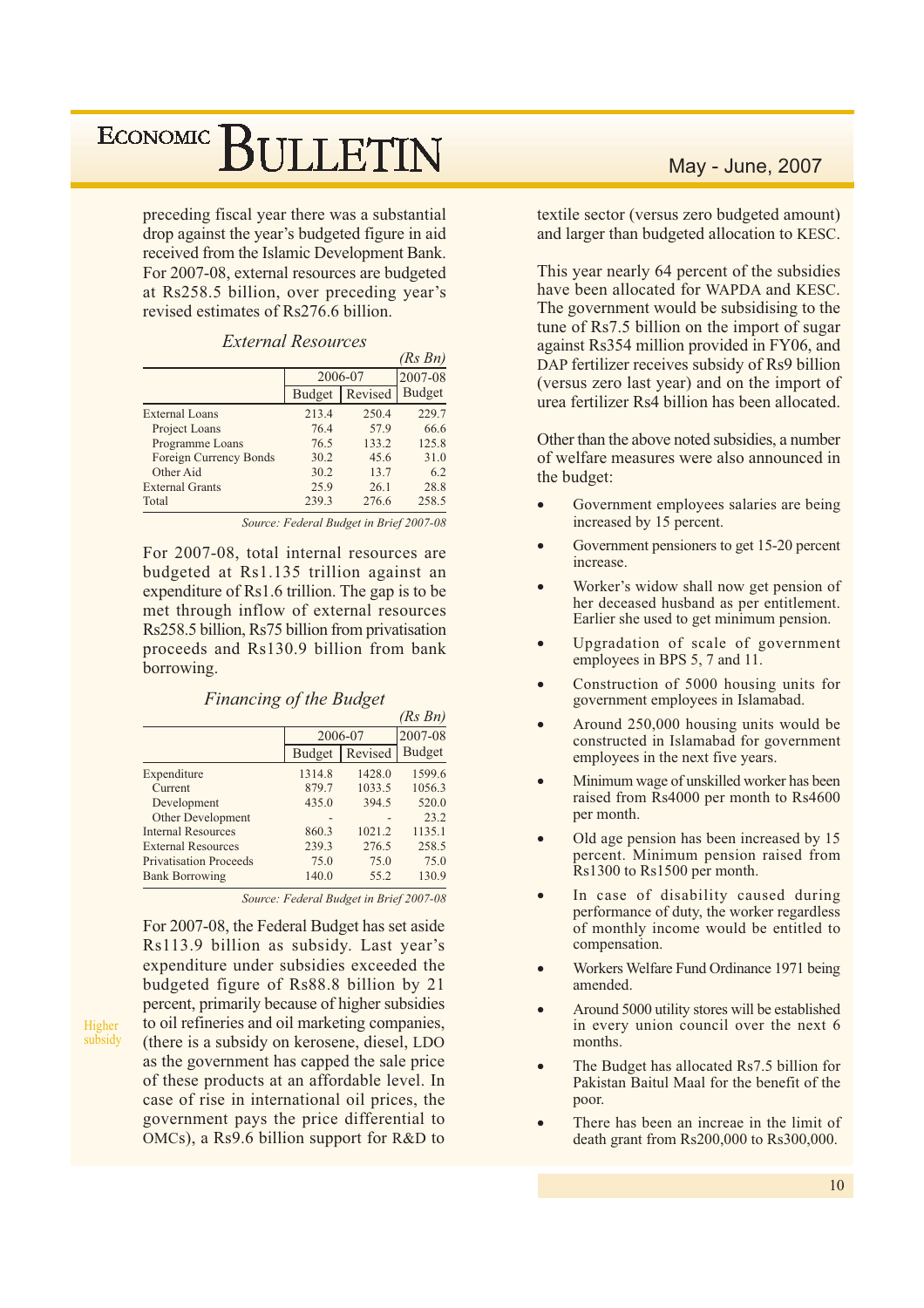#### **Implications of the Budget**

The Federal Budget has announced besides the welfare initiatives, some measures for the agricultural sector, changes in various taxes to boost development activities, continuity of schemes which help in employment generation and a higher PSDP with larger allocations for infrastructure development and social sector spending.

#### **Agriculture**

Agriculture is still a crucial contributor to the national economy, as it contributes 21 percent to GDP, employs 43 percent of the labour force, nearly half of industrial production comes from agrobusiness, earns directly or indirectly 70 percent of export revenues and provides livelihood to the bulk of rural households.

Agriculture has strong linkages to poverty reduction as it contributes to rural economy (farm/non-farm) and creates livelihood for the poor in the non-farm sector. As it bears a huge burden, development of this sector sends out positive signals for the rest of the economy.

This year's budget has taken certain steps for the development of the sector. This includes:

- Tubewell subsidy of 25 percent payable on electricity charges for tubewells. Subsidy to be shared between the Central and Provinces equally.
- Subsidy on the import of fertilizer. Import of urea fertilizer to receive subsidy of Rs4 billion, DAP fertilizer Rs9.5 billion.
- Farmer markets being set up at federal, provincial and district level. Once these markets have been set up it would enable farmers to bring their goods directly to the market, thereby circumventing the middlemen and profiteers.

If we can increase agricultural yield not just of the major crops but also of the minor crops like chillies, onions, pulses, edible oil, large expenses incurred on its imports could be

better utilised elsewhere. Also it would help in improving the supply situation and containing the rising food inflation. This would help in mitigating the sufferings of the common man who will be able to purchase food items at affordable prices. The PSDP allocates Rs15.6 billion for food, agriculture and livestock division.

#### Infrastructure

A large public sector development programme is a good sign. Infrastructure spending constitutes the major portion of PSDP (water & Power Division receives Rs63.5 billion, Water (power) Rs20.6 billion, NHA Rs29.0 billion, village electrification 2.5 billion). In the budget FY08, the government has reserved Rs500 million for Bhasha Diamir Dam; the construction of Neelam-Jhelum project would cost Rs84.5 billion. Work on Gomal Zam Dam, Kurram Tangi Dam, Subak Zai Dam and the work on raising of Mangla Dam is in full swing. Similalry work on highways is also underway.

Large infrastructure projects would increase the demand for cement, and the industry stands to benefit from the development work to be undertaken in the coming year.

#### Prospects for 2007-08

The government has set a real GDP target of 7.2 percent for FY08, on the back of a 7.1 percent growth in the services sector, 12.5 percent by large scale manufacturing and a projected 4.8 percent growth by the agricultural sector. Monetary expansion will be around 14.4 percent and CPI inflation is targeted at 6.5 percent. Trade deficit is expected at \$10.6 billion and the current account deficit at \$8.1 billion. Gross reserves are expected to reach \$17.7 billion in 2007-08.

Social sector receives focus so does rural development. The later encompasses development of agriculture, augmenting social and physical infrastructure in the rural areas and involvement of community in development activities.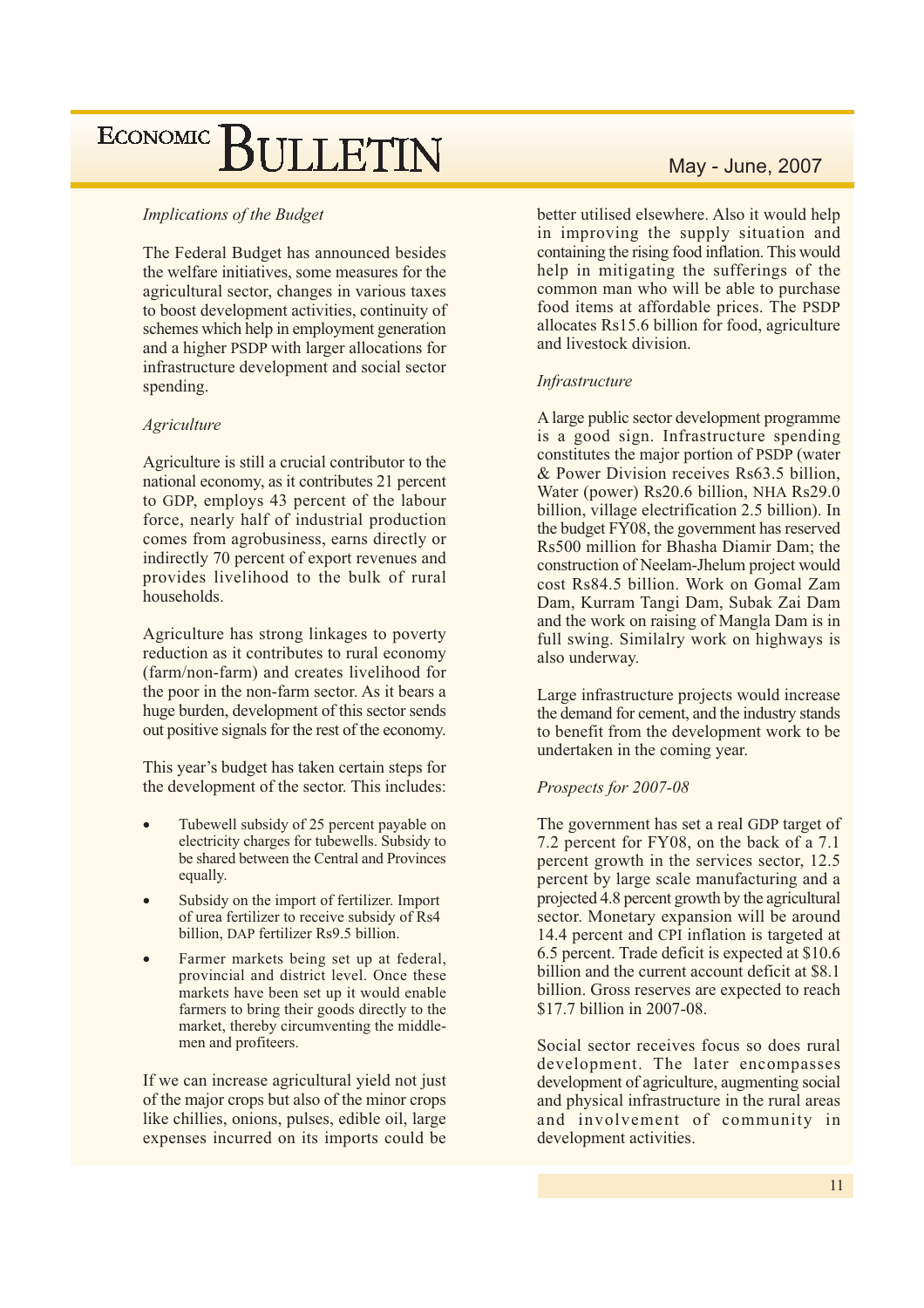### Revision in some Taxes

Certain revisions have been made in the taxation measures announced in the Federal Budget 2007-08. We give below the major changes announced: -

- One percent special surcharge on the import of inputs and raw materials by manufacturerscum-exporters of textile, leather products including artificial leather footwear; carpets; sports and surgical goods has been withdrawn.
- Capital Value Tax (CVT) on the import of motor vehicles has been abolished effective June 9. Earlier, the CVT was withdrawn on motor vehicles with effect from June 18. Any CVT paid during June 9-18 would be refunded to the taxpayers...
- The government has reduced withholding tax on the locally purchased cars from  $\overline{5}$ percent to 2.5 percent. The levy would now be applicable from September 1, 2007 instead of July 1. The tax collected is adjustable and the taxpayers are entitled to claim credit of the same while filing return of income for the relevant tax year.
- In the 2007-08 budget, the Central Board of Revenue (CBR) had proposed imposition of sales tax on computers and handsets at retail level. The government has, however, deferred imposition of sales tax on computers and hand-sets (laptops) at retail level.
- The CBR has decided to slash income tax on CNG stations from 6 percent to 4 percent. However, All Pakistan CNG Association will not be able to claim credit on other withholdings such as utility bills, vehicles and cash withdrawals from banks.
- The government has withdrawn 20 percent sales tax on import of scrap/ingot iron and

imposed a fixed sales tax of Rs3,800 per ton at melting/billet-making stage. The fixed sales tax of Rs3,800 per ton on billet and ingot stage will be in addition to 1 percent excise duty that will add around Rs440 in the cost of one ton of steel for the consumers. The government had, earlier proposed 5 percent increase in sales tax from 15 to 20 percent on import of scrap/ingot iron.

- The government has reduced withholding tax on transport services from 6 to 2 percent.
- The WHT on import of energy saver lamps; bitumen; fixed wireless terminal and pesticides has also been reduced to 2 percent.
- Withholding tax on import of edible oils including crude oil imported as raw material for manufacturer of ghee or cooking oil has also been revised down from 3 to 2 percent. The CBR has notified the changes in the withholding tax regime introduced in the budget 2007-2008.
- A uniform adjustable withholding tax at 1 percent on import of capital goods and raw material imported, exclusively for its own use, has been introduced for a manufacturer registered with sales tax department. Manufacturer-cum-exporters registered with sales tax department will not be subject to WHT at import stage pertaining to capital goods and raw material. Inter corporate dividend was liable to WHT at 5 percent which was final tax liability in the case of a company.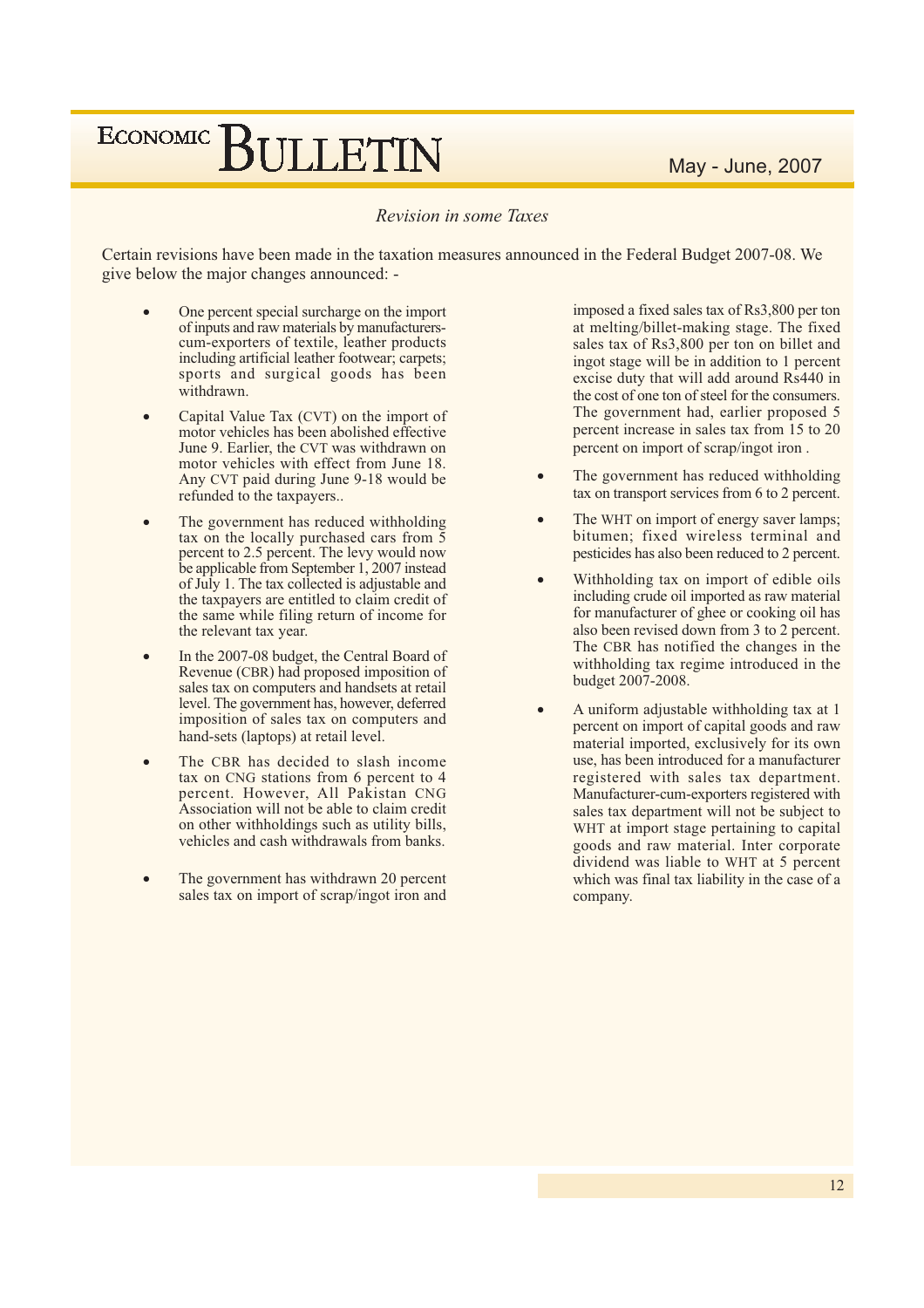## **ECONOMIC ILLETIN**

May - June, 2007



**Trends in the Economy** 



Sectoral Growth



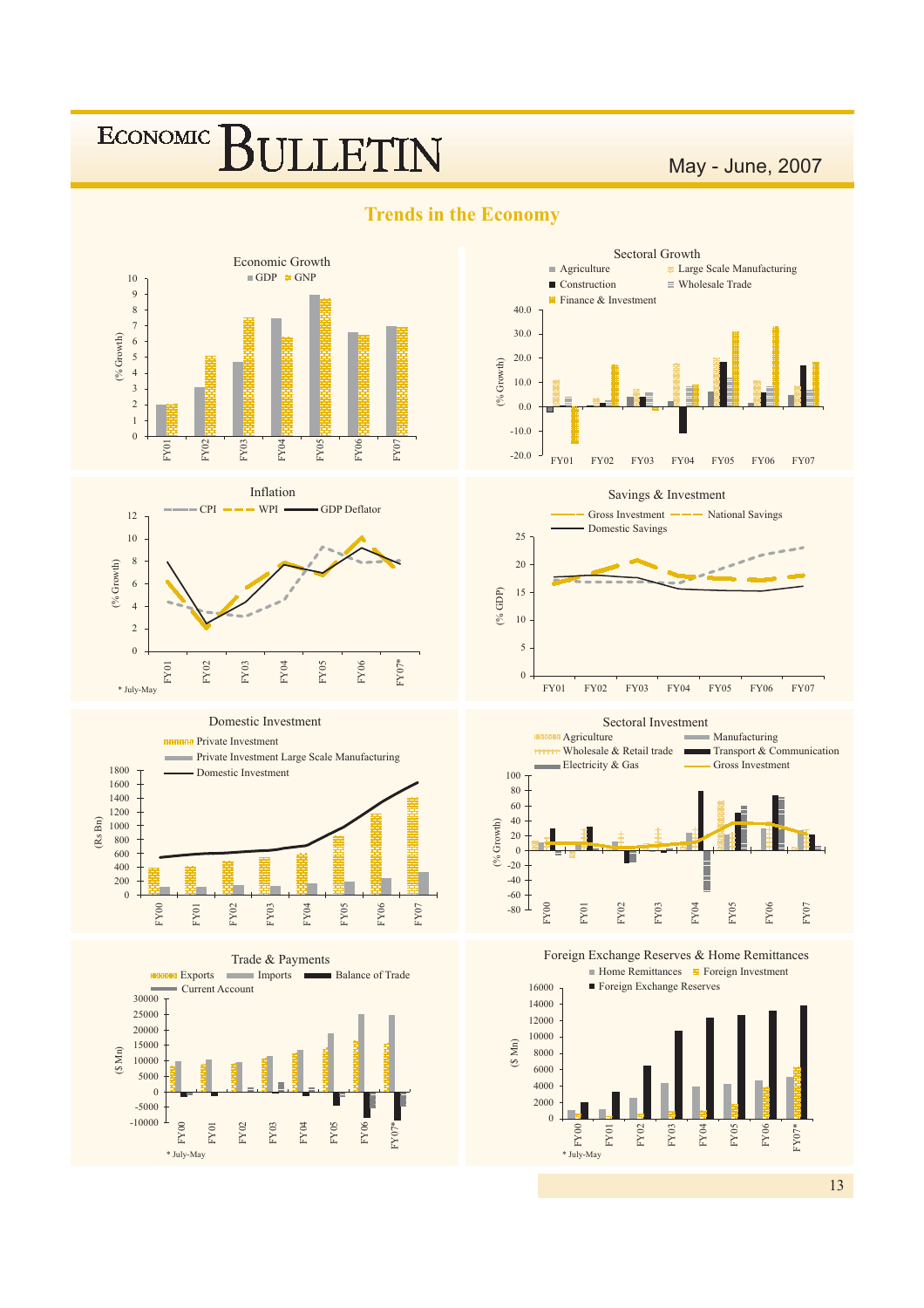

May - June, 2007

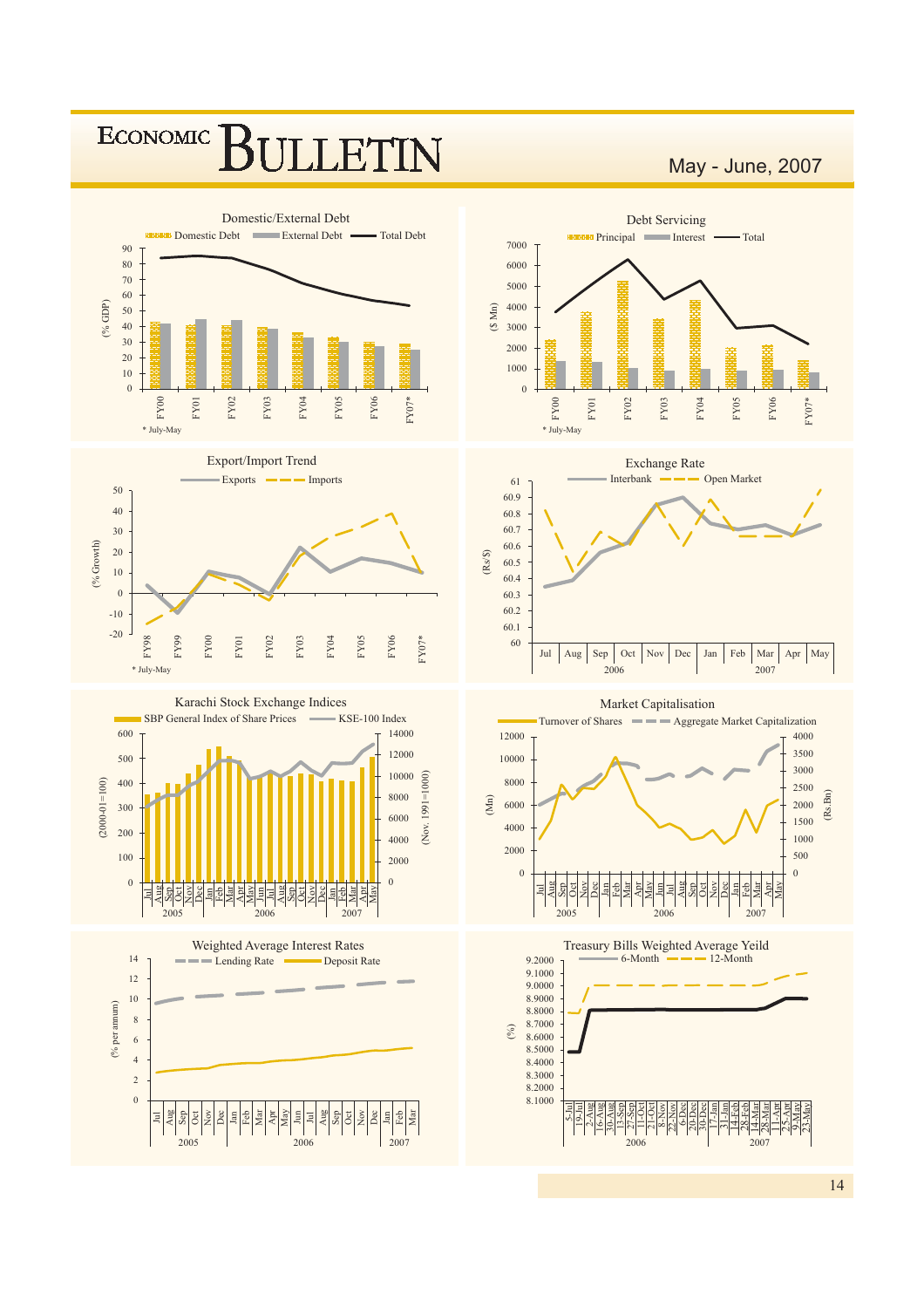

20 15 <sup>10</sup>  $\overline{5}$  $\overline{0}$  $\overline{\mathcal{L}}$ FY99  $_{\rm FY00}$ **FY01** FY02 FY03 FY04 FY05 FY06  $_{\rm FY07}$  $FY08*$ 

\* Budgeted



 $15$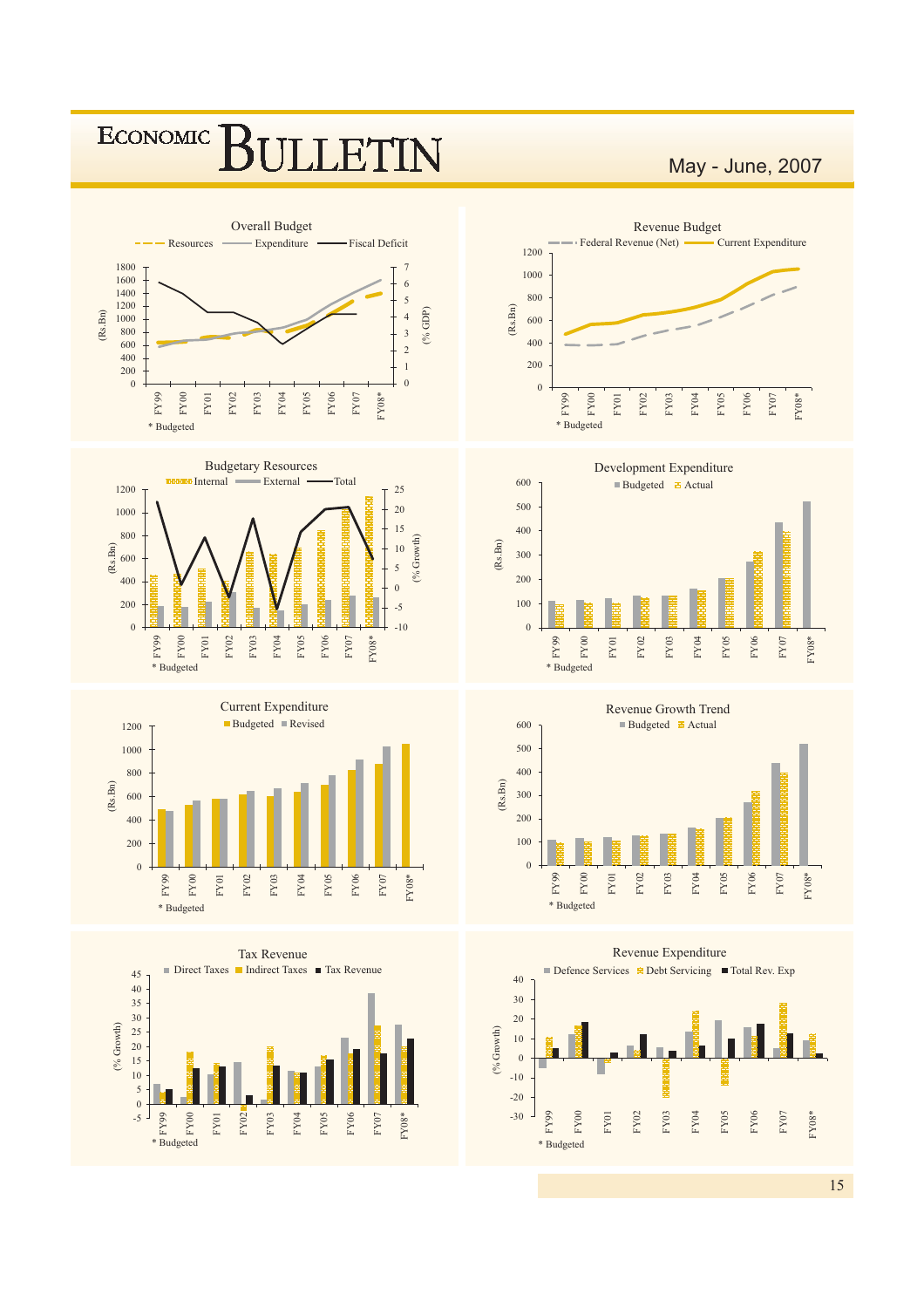## **Federal Budget – Impact on Private Sector**

Zubair Tufail Vice President, FPCCI

Every year in the month of June, the common man of Pakistan as well as people involved in business and industry wait for the new budget which in one way or the other effects the life of majority of the people, business/ manufacturing sector of Pakistan.

At the outset, I appreciate the Government for presenting a pragmatic and forwarding looking budget, which aims at facilitating both salaried class and poor segment of the society. The steps like reduction in the prices of certain key food items including sugar, ghee, rice, pulses would definitely provide relief to the poor, which are in fact administrative measure to control food inflation, which, presently is more that 10 percent.

These food items will be available through Utility Stores at subsidized price, though Utility Stores are limited in numbers and small percentage of population can reach them in major cities. It is necessary that the Government take suitable measures so that food items are available to low and middle income people across the country at reduced prices. It was announced that wages of the workers will be increased to Rs4600 from the present minimum of Rs4000 as well as salaries of Government employees would be increased by 15 percent. This will help reduce some of the inflationary burden.

The agriculture sector of Pakistan has shown an extraordinary growth of 7 percent as compared to 2.5 percent last year. This is indeed due to the supportive Government policies and it is expected that the agriculture sector will grow even further as the Government has announced the subsidy in form of the electricity bills and fertilizers which is an encouraging move. If our agriculture sector makes some extra efforts, crops of wheat, rice, sugar, cotton etc can

increase substantially and create exportable surplus. Sufficient rains this year will help the crops.

However, surprisingly no incentives have been given to industries, including, textile which is considered as the back bone of the economy. In view of present scenario, we do not expect major investment in industrial sector and investor would prefer to invest in stock market and property which are considered as safe with better returns.

Unemployment is a serious issue in Pakistan. Jobless youths are allured by various groups resulting in robbery/car snatching and creating grave law and order situation. Government is spending billions of rupees for improving the situation in major cities. If a similar amount is offered to new industries in the form of incentive, it would create lot of new jobs and reduce the crime on the streets.

Government of India announced in 2006 that new Industries setup till 2010 in various Industrial zone will be free of Income Tax. Sales Tax and Central Excise duty for a period of 5 years from the start of production date. I would suggest concerned persons in our Ministry to visit these Industrial zones across the border near Simla and Chandigarh and see how fast Industries are being setup in these zones. It would be in our national interest to announce similar policy in Pakistan to reduce unemployment, increase production and create exportable surplus.

Textile sector is facing stiff competition from China, India, Bangladesh, and Thailand as our cost of production is increasing. It is expected that Government would offer some support to the textile industry by giving some relief either by offering low markup rate or with drawing at least 2 percent of levies/taxes

Forward looking budget

Suppor-

policies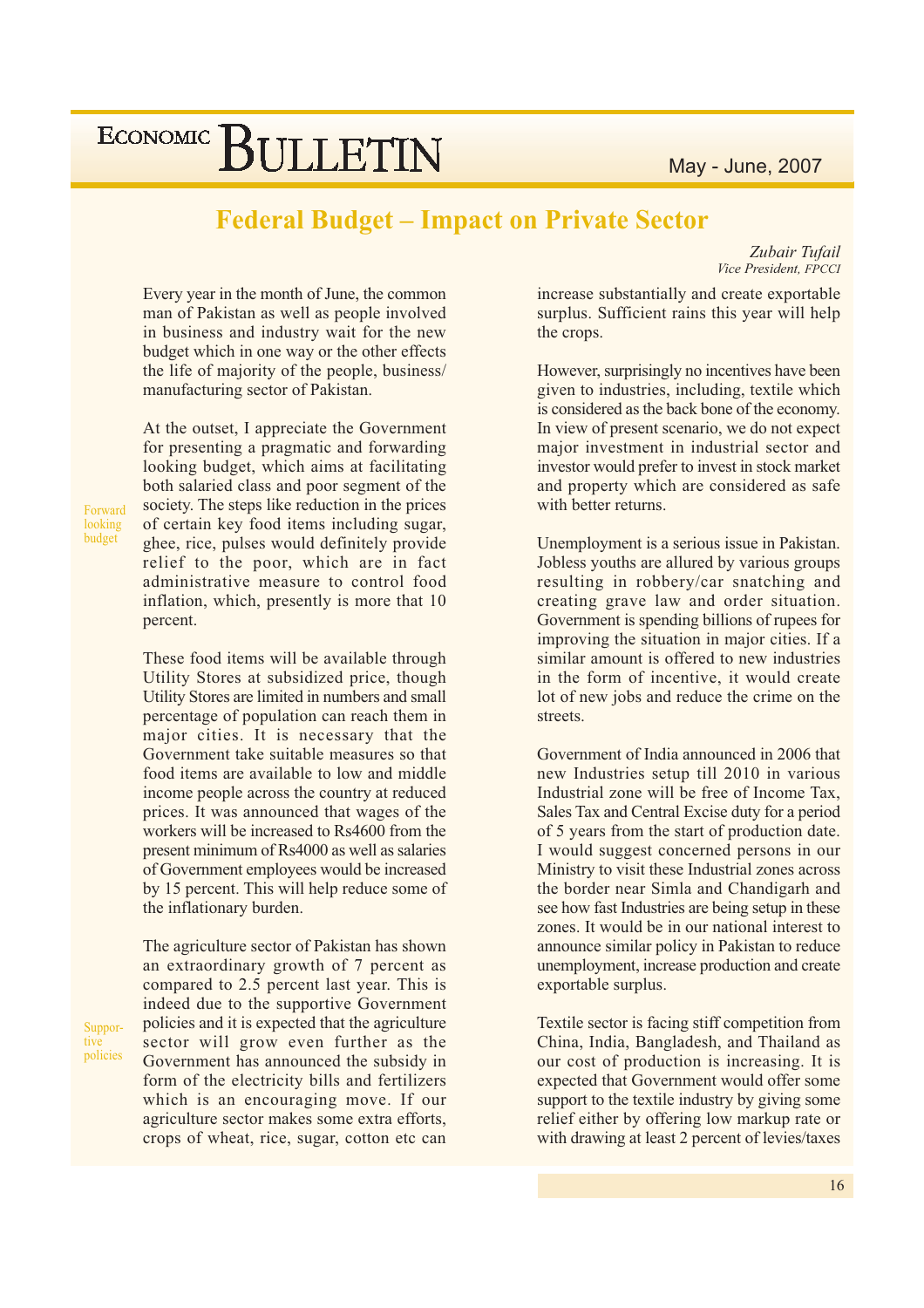and at the same time the industrial sector take suitable steps to reduce their cost of production.

The allocation of Rs520 billion for the development programmes is really noteworthy as this amount is not only 37.7 percent greater than the current fiscal year but is the ever highest in the budget history of Pakistan. We are of the opinion that through proper allocation of this money into development projects would help in creating employment opportunities and aid in alleviating poverty in the country.

There was a near consensus that real estate sector, which is non-productive would be taxed. However, no such step was taken in the Budget. Exempting this sector, where daily transactions are made in billions of rupees is only benefiting the privileged class. It is suggested that this sector be also brought

## May - June, 2007

under tax-net with imposition of duty at some reasonable rate. Otherwise business sector is of the opinion that tax collectors are intentionally not interested to collect the tax from this sector which has potential to pay billions of rupees at the time of sale purchase of property/land.

Of course revenue target of Rs1025 billion for 2007-08 is achievable provided tax base is widened and all incomes including from Real Estates and stock market are reasonably taxed as well as suitable Industrial policy is announced without delay.

I conclude with optimistic remarks that the Government and Federal Board of Revenue will bring more reforms this year and maintain friendly relation between tax payers and collectors as it was initiated about four years ago.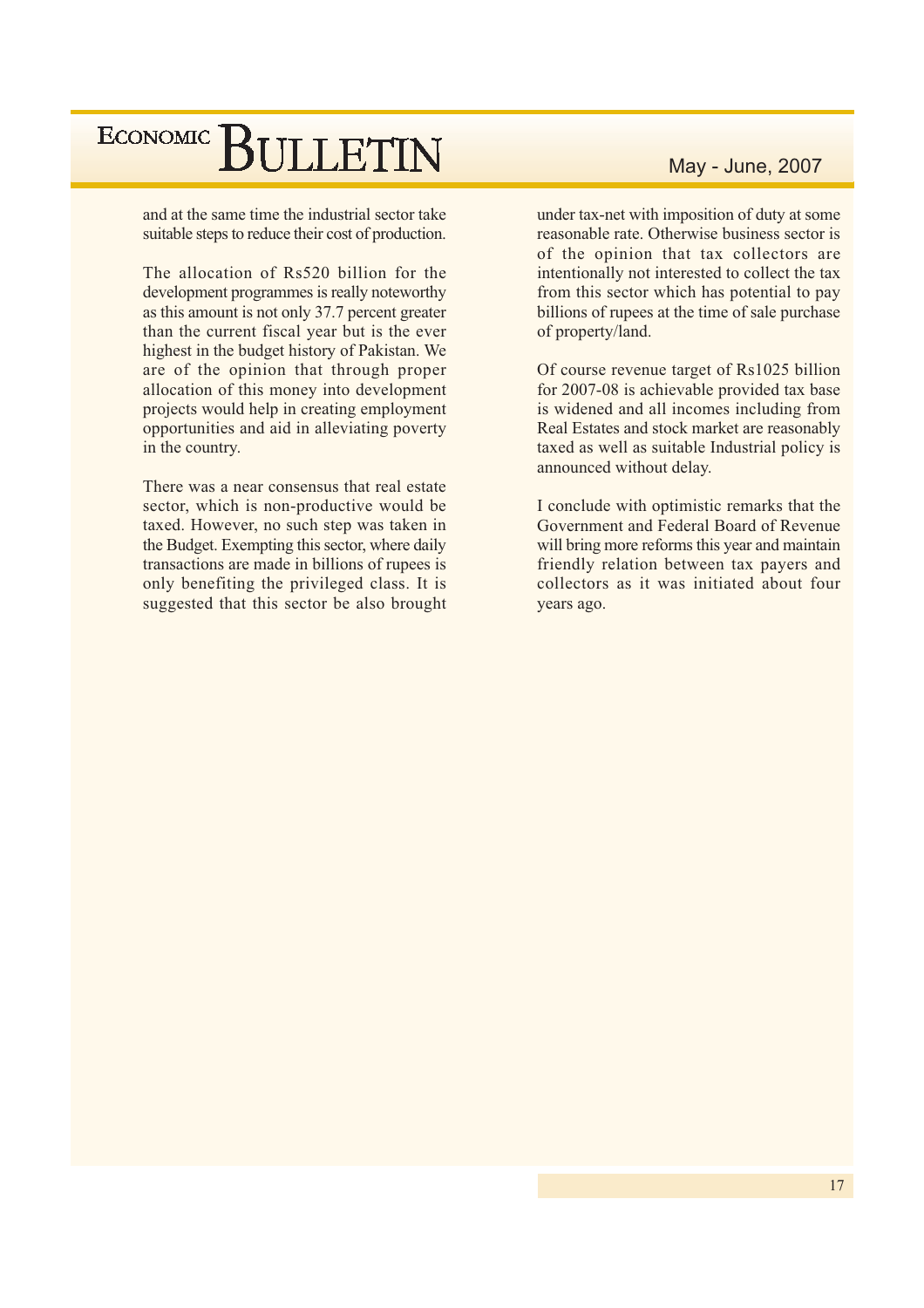## **Provincial Budgets 2007-08 Highlights**

#### Punjab

- Punjab has presented a Rs356 billion budget for FY08.
- The size of the Annual Development Programme is Rs150 billion, a 50 percent increase over previous year's estimates of Rs100 billion.
- " Current year's budget has not levied any new taxes, nor raised the existing ones.
- In line with the Federal Budget's focus on relief measures for the poorer section of society, the Punjab Budget too has announced a relief package. This includes: -
	- 15-20 percent increase in employees salaries and pension,
	- discount in electricity bills for agricultural tubewells,
	- cash subsidy for the poorest of the poor,
	- distribution of 2 kanal plots of land among the rural poor,
	- launch of self-employment loan scheme.
- Of the Rs150 billion allocated for ADP, Rs93 billion is for core provincial development programme, Rs40 billion for special programmes, Rs14 billion for district development programme, and development of katchi abadis would cost Rs3 billion.
- × Sixty six percent of the funding has been allocated for ongoing projects, while 34 percent funding will go to new projects.
- Social sector i.e. education, health, water supply and sanitation will receive 48 percent increase in funding, infrastructural investment 35 percent and pro-poor sectors 82 percent.

#### Sindh

- A Rs236 billion budget proposed for the year.
- Total estimated receipts stand at Rs223.9 billion.
- The budget shows a deficit of Rs12.34 billion.  $\blacksquare$
- The Annual Development Programme is proposed at Rs71 hillion
- Rs50 billion has been allocated for ADP. The development outlay includes Rs10 billion for district governments.
- ٠ Communication sector receives priority. 19 percent or Rs7.66 billion of ADP has been allocated for the sector.
- $\blacksquare$ Allocation for agriculture has been doubled from current year's Rs1.5 billion to Rs2.95 billion.
- Major projects to be undertaken next year include the upgrading work of keenjhar lake system to increase water supply to Karachi, construction of Bund Weir III across river Malir to harness rain water for agricultural purposes and execution of ongoing federally funded mega projects such as revamping and rehabilitation of irrigation and drainage system, among others.
- A modern meat, fish and vegetable market would be set up near Super Highway at a cost of Rs1.96 billion.
- Construction of cold storages at Mirpurkhas, Tando Allahyar  $\blacksquare$ and Shahpur Jahanian would be undertaken at a cost of Rs500 million
- While no new tax has been imposed in the budget, some ×. adjustments of existing provincial taxes have been announced.
- ×. Salaries of all provincial government employees has been raised by 15 percent.
- Increase in pension from 15-20 percent.
- Current expenditure is budgeted at Rs166.65 billion against total current revenue resources of Rs176.59 billion.
- Of the total revenue resource, Rs151.29 billion is Sindh's share in federal taxes, while the provincial government expects to generate Rs25.30 billion.

#### **NWFP**

- The provincial government has presented a Rs114 billion budget.
- Total receipts are budgeted at Rs109.01 billion, which shows a deficit of Rs5.49 billion.
- Rs39.5 billion has been allocated for the Annual Development Programme.
- The budget consists of three categories; 46 percent is the welfare component, 15 percent is the administrative expenditure and 39 percent is to be spent on development projects.
- About 34 percent of the development budget has been allocated for the social sector.
- The provincial government has announced a 15 percent increase in the salaries of government employees, while pensions would be raised by 15-20 percent.
- In the education sector, female education would receive priority. Facilities have been enhanced and incentives provided to encourage girls to receive education.

#### **Balochistan**

- Balochistan government presents a Rs63.08 billion provincial budget.
- Total receipts are budgeted at Rs53.248 billion, with a resource gap of Rs10.278 billion.
- The province will receive Rs40.86 billion from the federal divisible pool.
- The current revenue expenditure is estimated at around Rs41.49 billion, capital expenditure amounts to Rs8.11 billion and the public sector development programme is of a size of Rs13.47 billion.
- The government announced a 15 percent increase in salaries and 20 percent in pension.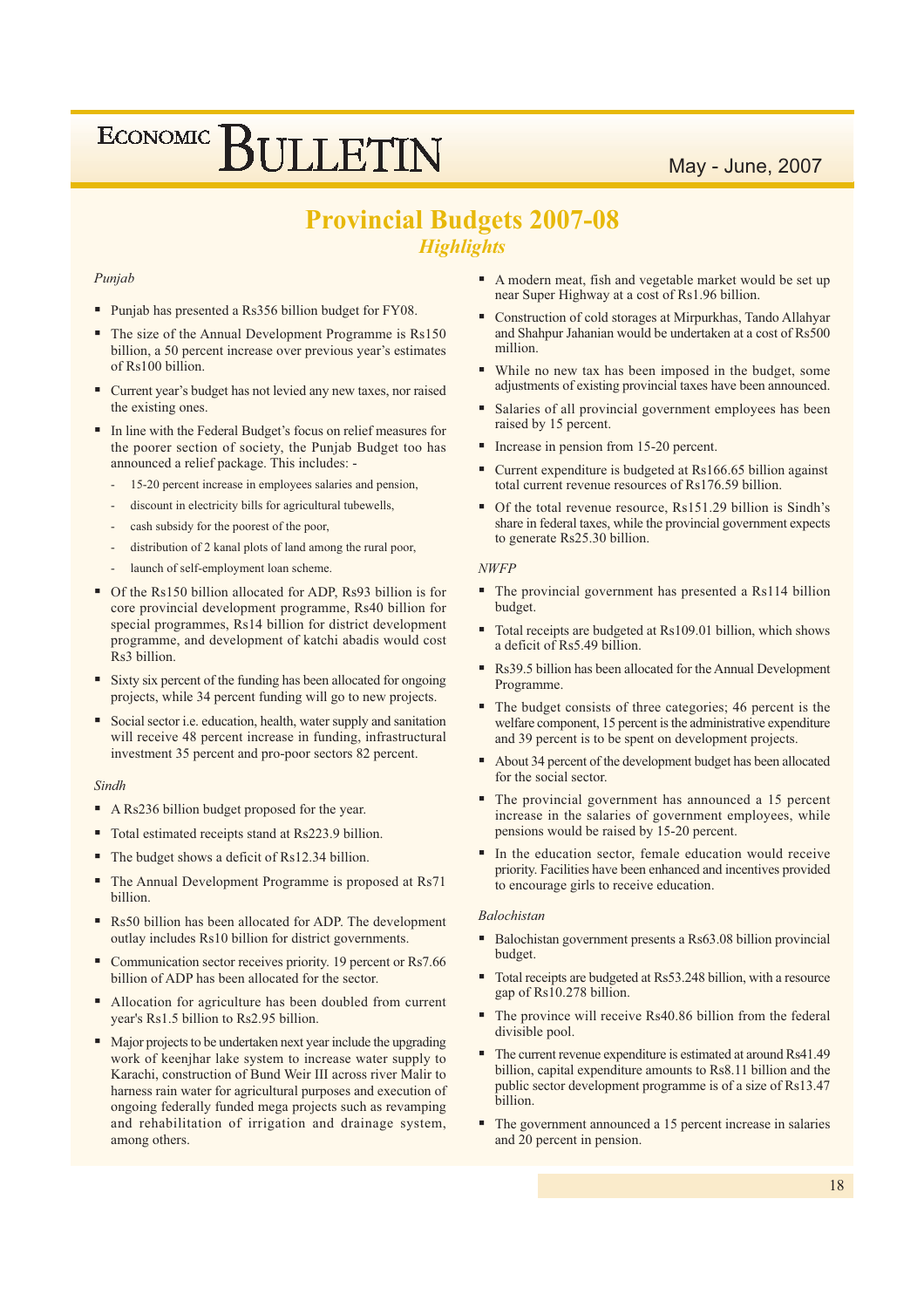## **Federal Budget & Capital Market Implications**

The Federal Budget 2007-08 has implications for the capital market. In terms of the equity market, the measures introduced will likely receive a mixed reaction from investors. The positive measures that have been introduced are as follows:-

- Reconfirmation of extension on capital gains tax exemption on sale of shares for another year to June 30, 2008.
- Maximum limit of investment in IPOs to avail tax credit enhanced from Rs200,000 to Rs300,000.
- Private equity and venture capital funds receive an income tax exemption till June 2014, which might lead to more foreign investment in the country as it will provide them with more avenues for investment.

Positive measures

- Capital Gains of private limited companies on sale of their assets to private equity and Venture Capital Funds to be taxed at 10 percent instead of the normal corporate tax rate of 35 percent.
- Income arising on sale of immoveable property to Real Estate Investment Trust (REIT), exempted from tax for three years.
- Mergers and acquisitions treated as a non-tax  $\bullet$ event.
- Group taxation for holding companies allowed.

The following measures might be considered negative for the equity markets but we feel that the reaction from investors may be mute:

- Withdrawal of exemption to mutual funds on CFS interest income. There is some apprehension that this may cause a credit crunch as around a quarter of CFS financing is provided by them but we feel that this is not likely to happen.
- The federal excise duty on stock brokerage commission has been raised from 5 percent to 15 percent.

### **Banking & Insurance Sectors**

**Budgetary Impact - Banking Sector** 

#### Measures

• Excise duty of 5% extended to include all nonfund banking services except cheque book issuance charges, Umra and Hajj service charges, cheque return charges and utility collection charges.

- Income of Micro Finance Banks (MFBs) exempted from tax for five years.
- Mergers and Acquisitions to be treated as non tax events.
- Separate schedule for computation of profits and gains of banking companies introduced (but subsequently deferred for one year). Income under the head of dividend and capital gains on listed shares chargeable to tax at the rate of 10 percent.
- Amendment in Banks (Nationalization) Act, 1974 that seeks to facilitate further off-loading of government shareholding upto 49 percent -National Bank of Pakistan and Khushali Bank.

### **Implications - Mixed**

Measures

positive

for the

banking

sector

The implications of the measures proposed in the Budget FY2007-08 with regards to the banking sector can be viewed positively. The massive expenditure outlay to keep domestic demand buoyant alongside rising per capital incomes and wage levels (for the second consecutive years) will likely keep consumption strong which in turn bodes well for the banking sector. Moreover, continued attention towards infrastructure projects will support the overall decelerating credit offtake. Within the PSDP allocation, Rs84 billion has been earmarked for the water and power sector compared to last years' Rs70 billion. Most importantly, however, some budgetary measures such as the increase in wage levels have the potential to translate into higher inflation in days to come which in turn may compel the central bank to further tighten its monetary posture.

The levy of excise duty on non-fund based services will simply be passed on the consumers. The exemption of Micro Finance Banks from taxation for five years is a positive. step. Furthermore, the tax neutrality of M&A transactions is also a positive for the sector due to the ongoing consolidation and foreign acquisition boom in the industry. Last but not least, an amendment is proposed (to be approved by the National Assembly) that seeks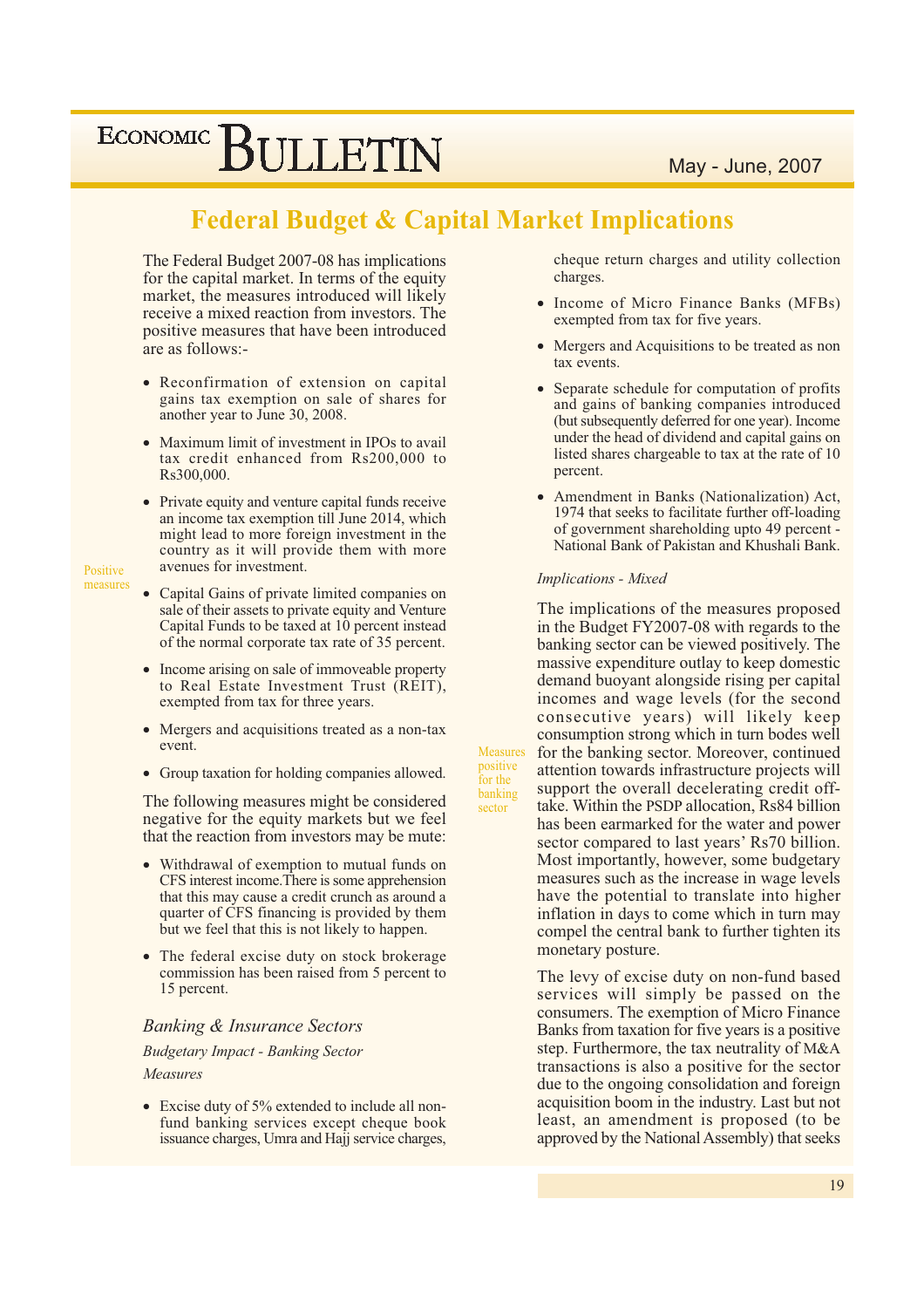to facilitate further off-loading up to 49 percent of equity of National Bank of Pakistan and Khushhali Bank.

On the negative side, the Seventh Schedule aims to provide guidelines regarding the computation of profits and gains of a banking company and regarding the admissibility of depreciation, initial allowance and amortization as allowable expenses while disallowing deductions on assets held under finance lease. Moreover, advances classified as per the Prudential Regulations will be allowed as part of deductions if classified as 'doubtful' or 'loss' while such expenses will not be allowed if classified as 'substandard'.

In case of Shariah Compliant Banking, the schedule does not allow any special treatment and the adjustments will be required to convert the transactions recorded as per the Islamic modes of financing to one as per normal accounting principles. The equality in treatment regarding the computation of taxes between the two parallel forms of banking will likely have a negative impact on Islamic Banks in most cases.

#### **Budgetary Impact - Insurance Sector**

#### Measures

• Abolition of excise duty on exchange companies and health insurance.

#### Implications - Positive for non-life

The much talked about reforms in the industry sector to improve the prevailing low penetration rates in the industry (both life and non-life entities) and also to improve savings' rate (via life insurance products) have not been introduced as part of the Federal Budget FY2007-08. Nonetheless, the abolishment of excise duty of 5 percent on health insurance has been implemented to provide a level playing field to non-life insurance companies in the field of health insurance vis-à-vis life insurance companies.

#### Textile & Synthetics Sectors

#### Measures

• Imports of Polyester filament fiber varn subject to WHT  $@5$  percent.

## May - June, 2007

- $\bullet$  Increase in the minimum wages from Rs4000 per month last year to Rs4600 per month this year.
- Incentive given to spinners for debt swapping under LTF - EOPs.

#### Implications - Uncertain

Textile relief package is expected to be announced later this month which will probably be more comprehensive than what was stated in the budget. With the imposition of 5 percent WHT on the import of Polyester filament fiber yarn together with imposition of anti-dumping duty on import of PSF from Thailand, Korea and Indonesia, is positive for the synthetic sector.

Increase in the minimum wages of unskilled workers will increase the cost of production for the textile sector as it is a labor intensive industry. Allowing the textile spinners to refinance their loans under the Long Term Finance for Export Oriented Projects (LTF-EOP) will probably not have a significant impact on the textile spinning sector as not many spinning companies fulfill the requirement of 50 percent export revenue. According to the latest federal trade figures of July to April 2007, yarn export was only 14 percent of total textile group export.

#### **Cement Sector**

#### Measures

• Increased expenditure allocation for Public Sector Development Program (PSDP) from budgeted amount of Rs435 billion for FY07 to Rs520 billion for FY08  $(+19.5\%$  YoY). Share of federal government has been increased from Rs270 billion to Rs335 billion  $(+24\%$  YoY) coupled with 30 percent  $(y-o-y)$  increase in share of provincial government to Rs150 billion.

#### **Implications - Positive**

With this significant jump in the expenditure allocation for Public Sector Development Program (PSDP) by both the federal and provincial governments in the budget FY07-08, we anticipate positive impact of this increase in developmental expenditure on the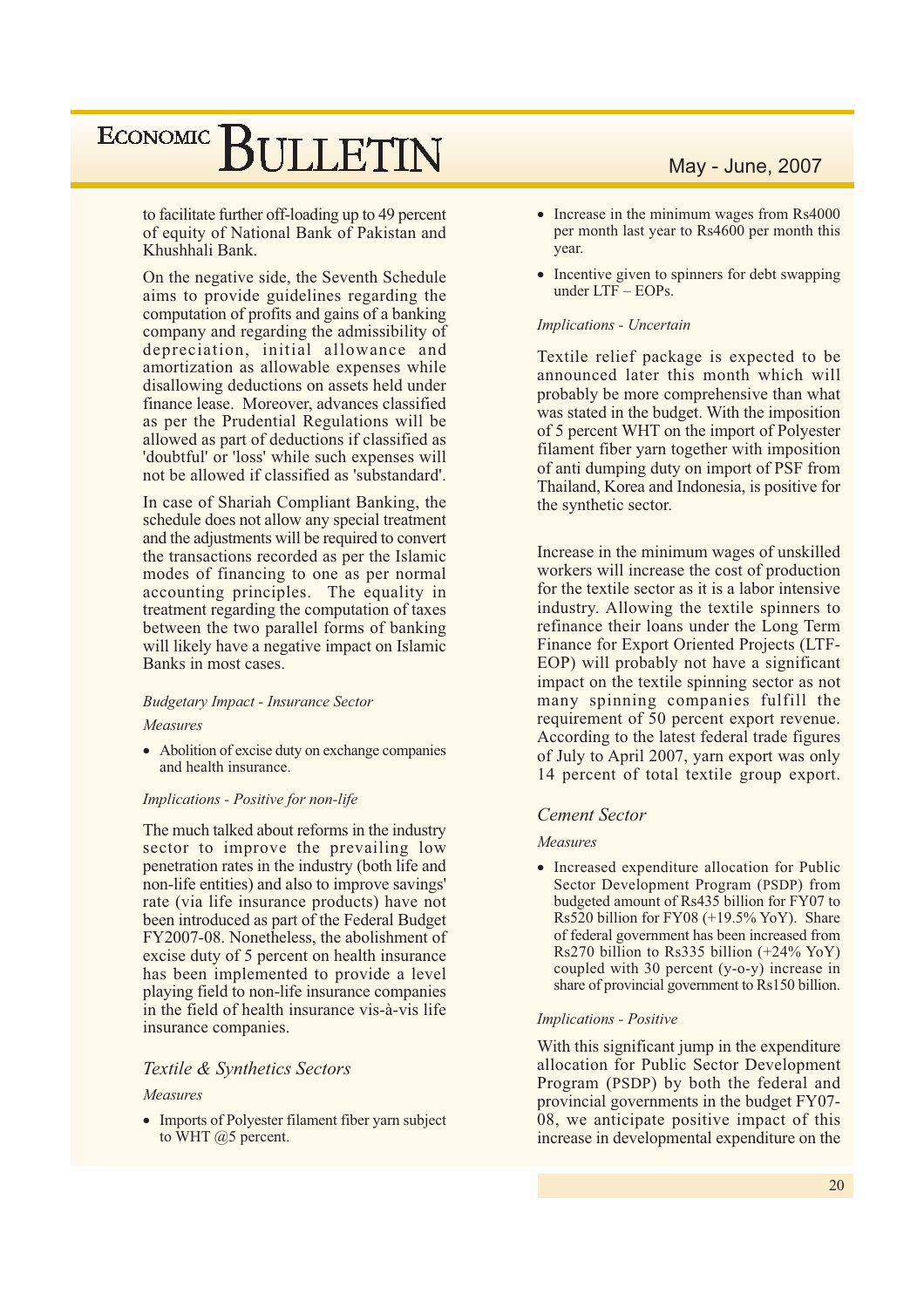cement sector. Out of Rs335 billion federal budget, we estimate over 50 percent allocation for infrastructural development compared to 44 percent last year  $(+13.6\%$  YoY). We also have estimated the growth in local cement consumption during the next fiscal year. With correlation of 0.99 between PSDP expenditure and local cement consumption, the total allocation of Rs520 billion might result in local consumption of cement to the extent of 24.85 million tons despite the fact that cement is one ingredient of PSDP allocation besides other material expenses such as iron/steel, land, labor, machinery and equipment etc.

Growth in economy and continuous public sector development increased the PSDP allocation in budgets from Rs90 billion in FY01 to Rs435 billion in FY07, a 6 year CAGR of 30 percent. This increased local cement consumption from 9.9 million tons in FY01 to 20.7 million tons in FY07 (10 million FY07 annualized) at a 6 year-CAGR of 13 percent. Consistency in government policies and favorable economic conditions resulted in robust demand for locally produced cement. This coupled with timely expansion by the sector to cater to both local and regional demand led to windfall earnings for cement producers during FY07; however, for a short span of time, a supply glut led to plummeted cement prices; negatively affecting the profitability of these cement companies during FY07.

However, our expectation for FY07 local cement consumption is around 21.5 million tons and we expect 15 percent YoY growth in FY08 to 24.7 million tons mainly depending on increase in PSDP expenditure in FY08 budget and continuation of current policies. Other factors which might bode favorably for the cement sector are the strong housing sector growth including recently announced project of 250,000 low cost housing units, continuation of 1450 ongoing projects and development of 669 new projects including allocation for large hydel projects like for Neelam-Jehlum hydro power (Rs10 billion out of total cost around

## May - June, 2007

Rs84.5 billion), Basha Diamer dam (Rs500 million), Golan Gol hydro power project (Rs 450 million), Khan-Kuar hydro power (Rs) 700 million), Allai Khawar hydro power (Rs1) billion) and Dubir Khawar (Rs1.5 billion). The government has a history of rushing to meet the PSDP target in the end of the fiscal year and we expect the same for the upcoming fiscal year of FY08 as the target of Rs520 billion seems to be relatively optimistic.

### **E&P/OMC Sector**

#### Measures

- Abolition of excise duty of Rs0.88 per litre on motor gasoline and Rs0.06 per litre on jet fuel.
- Exploration & Production companies are exempted from withholding tax on imports (other than vehicles).
- Non resident exploration and production companies are exempted from withholding tax on supply of crude oil and gas.

#### **Implications - Neutral**

The government has abolished excise duty on mogas and jet fuel to extent of Rs0.88 and Rs0.06 per litre respectively. This measure is likely to have negative implication on the Oil marketing companies as the price at the retail level will reduce thus reducing per litre gross profit of these companies in absolute terms; however, gross margin is likely to remain same  $(22.83)$  percent after GST (or 3.50 percent before GST). Therefore, at the current Motor Spirit price of Rs53.70, removal of excise duty of Rs0.88/litre is expected to bring down OMCs gross profit from Rs 1.52/ litre to Rs1.49/litre.

However, reduction in price of motor spirit may increase volume sales thus mitigating the impact of reduced gross profit. We expect that the Petroleum Policy 2007 will be approved shortly which would provide incentives for further exploration activity. Also, the wellhead pricing would not be capped at \$36.00 a barrel as per 2001 policy but would allow marginal increase on new concessions provided international crude oil prices cross \$45.00 a barrel.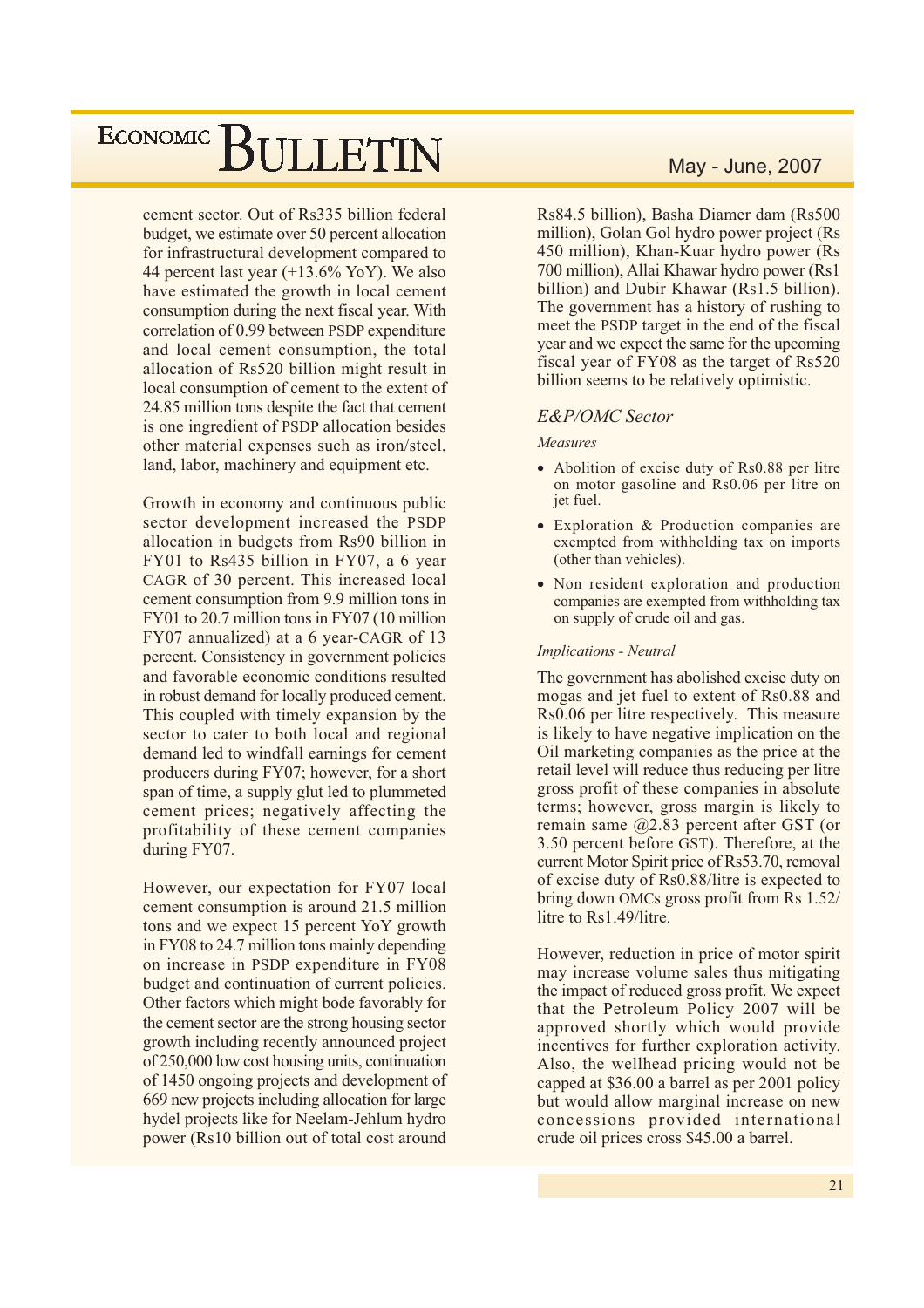### **Auto Assembler Sector**

#### Measures

- Proposal of levying 5 percent Withholding Tax (WHT) on locally assembled cars which subsequently was reduced to 2.5 percent.
- Import of used cars further restricted from 5 years to 3 years old.
- Removal of Capital Value Tax (CVT) on imported cars. However, custom duty further enhanced to offset the impact on the local industry

#### **Budgetary Impact - Positive**

The implementation of AIDP will have a positive impact on the sector which includes pre-determined five year tariff plan for both local and imported parts and vehicles, expansion by industry to 500k units per annum, increasing exports of parts and vehicles, auto clusters, research and development activities and projects, incentives on human resource development by assemblers or vendors, incentives to new entrants, reduced depreciation on import of used cars and other non tariff incentives.

Enhanced restriction on the import of 3 year old cars will bode favorably to the local assemblers as the relative benefit of buying an imported car is likely to reduce due to its expensive maintenance and non-availability of spare parts.

## May - June, 2007

#### **Fertilizer Sector**

#### Measures

- Increase of subsidy for DAP from Rs400 per 50kg bag to Rs470 per bag.
- Abolition of custom duty on phosphoric acid from 5 percent to 0 percent, whereas GST on import of phosphoric acid has been increased from 15 percent to 20 percent.
- 25 percent decrease in the electricity charges for tube wells.

#### **Budgetary Impact - Positive**

Current budgetary measure of allocation of Rs13.5 billion subsidy on fertilizers, as compared to Rs12.3 billion last year, is expected to have a positive impact on the sector. Subsidy by GoP on DAP will amount to Rs9.5 billion, coupled with Rs4 billion for the imports of urea. These subsidies will directly be passed on to the farmer who can produce essential crops at lower cost. It will help the farmer to improve the nutrient level of the soil for better crop yield. By using the ideal ratio of 1 bag of DAP to 2 bags of urea, this will perk up the deteriorating soil conditions. Increase in the water utilization may have a positive impact on the area under cultivation hence increasing the demand for fertilizers.

> (Contributed by Taurus Securities Ltd, a subsidiary of National Bank of Pakistan)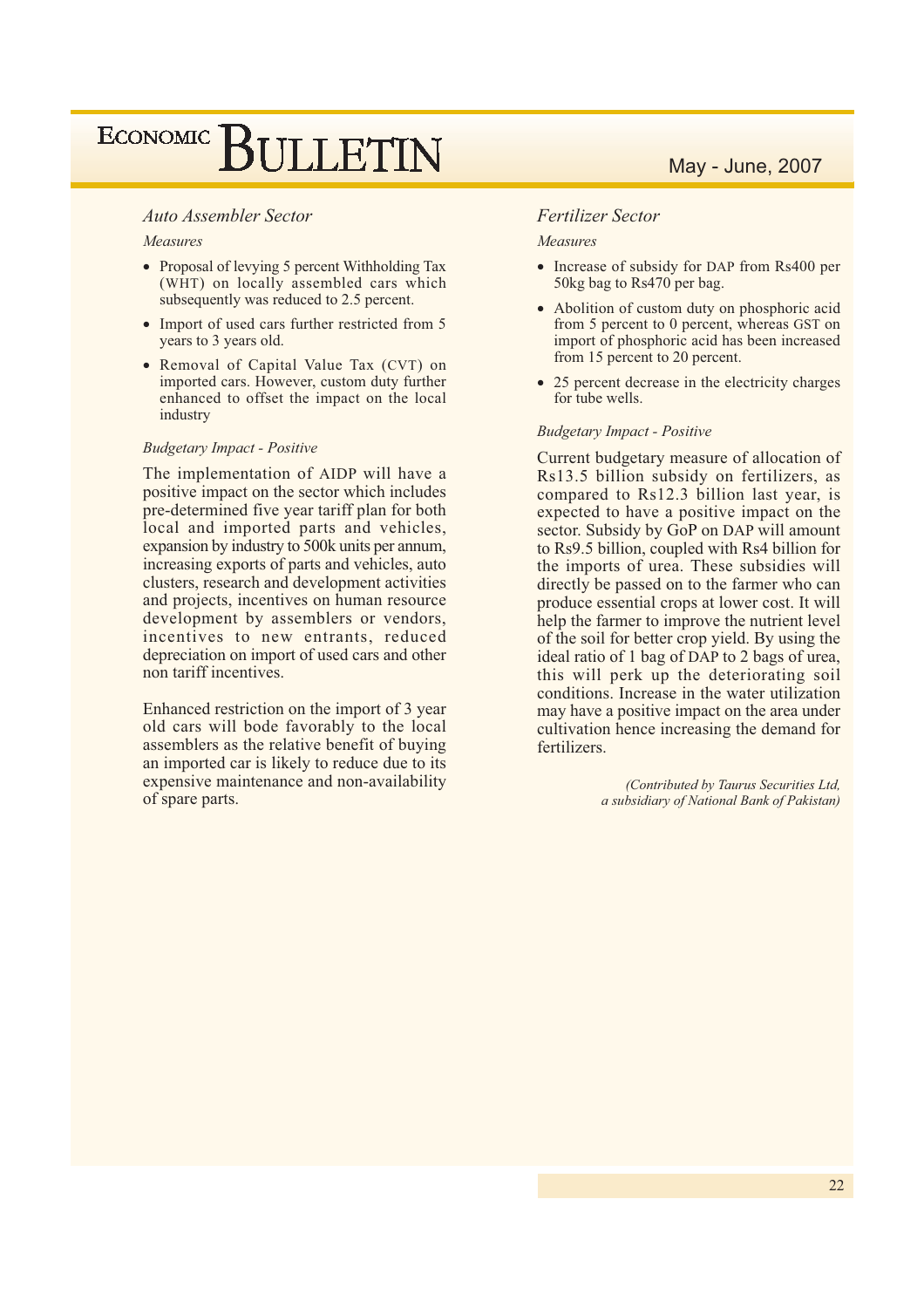## **Book/Report Reviews**

Gender & Education in Pakistan Edited by Rashida Oureshi & Jane F. A. Rarieya

The book on Gender & Education is a collection of research based essays that studies gender issues in education in Pakistan. These issues are reflected in educational policies. teachers lives, classroom practices, educational leadership and educational research.

The book is divided into six parts, starting with the changing educational landscape, and provides a picture of how girls' education, despite the commitment to equal rights. universal primary education and literacy. remains more limited than boys in the region.

In Chapter 1, 'Female Education in Pakistan: A Review', the author analyses the quantitative and qualitative outcomes of the government's efforts towards reducing the gender gap in education. While gains have been made in providing access to and enrolment of children, especially girls in school, the overall gender disparities have persisted resulting in rural girls being more disadvantaged. Recognition must be given to other sectors of women's development alongwith education to change her status in society. The need for partnership between the government and nongovernmental organizations has been discussed.

Part II Gendered Teaching has three articles on the subject. In one of the articles the author has discussed the role of the family in career progression of women  $-$  is the family supportive or does it stifle the ambitions of the woman. In another chapter the author examines the complexity of being a woman teacher. One of the authors has used life histories of women teachers in northern areas of Pakistan and examined how education and employment opportunities for women in the mountainous communities impact the traditional image of women by expanding the boundaries of their traditional roles.

Part III comprises studies that deal with Gendered Schooling Practices. In the chapter Gender and Language in Higher Education, the difference between males and females competency in regional languages and the factors responsible for such phenomena are explored. Also discussed are the implications of their findings for language policy in higher education. Gendered Leadership is covered in Part V.

#### Third Punjab Development Forum 2006 Planning & Development Department Government of Punjab

The Government of Punjab since the last three years has been holding the annual Punjab Development Forum. Invited to the Forum are stakeholders involved in the wide ranging governance, fiscal and financial, and other reforms in the province to improve the economic and social sectors.

This Report is the third in the series and records the papers presented at the three day conference. The first session discussed the Punjab's Development Framework. The provincial government gives priority to literacy, employment, development of skills, improving primary health, among others.

The Province's economic performance was discussed. Punjab has undertaken governance reforms and poverty alleviation programmes. It is striving to create a conducive and business friendly environment in the province where existing and prospective entrepreneurs are able to focus their creative energies on maximizing business opportunities. It has also undertaken pro-poor investment in education and health sectors.

At the end of each session on various issues there was an exchange of dialogue with the international development partners. This exchange of ideas allowed all to take stock of progress which ultimately leads to an improvement in the design of policies and institutions.